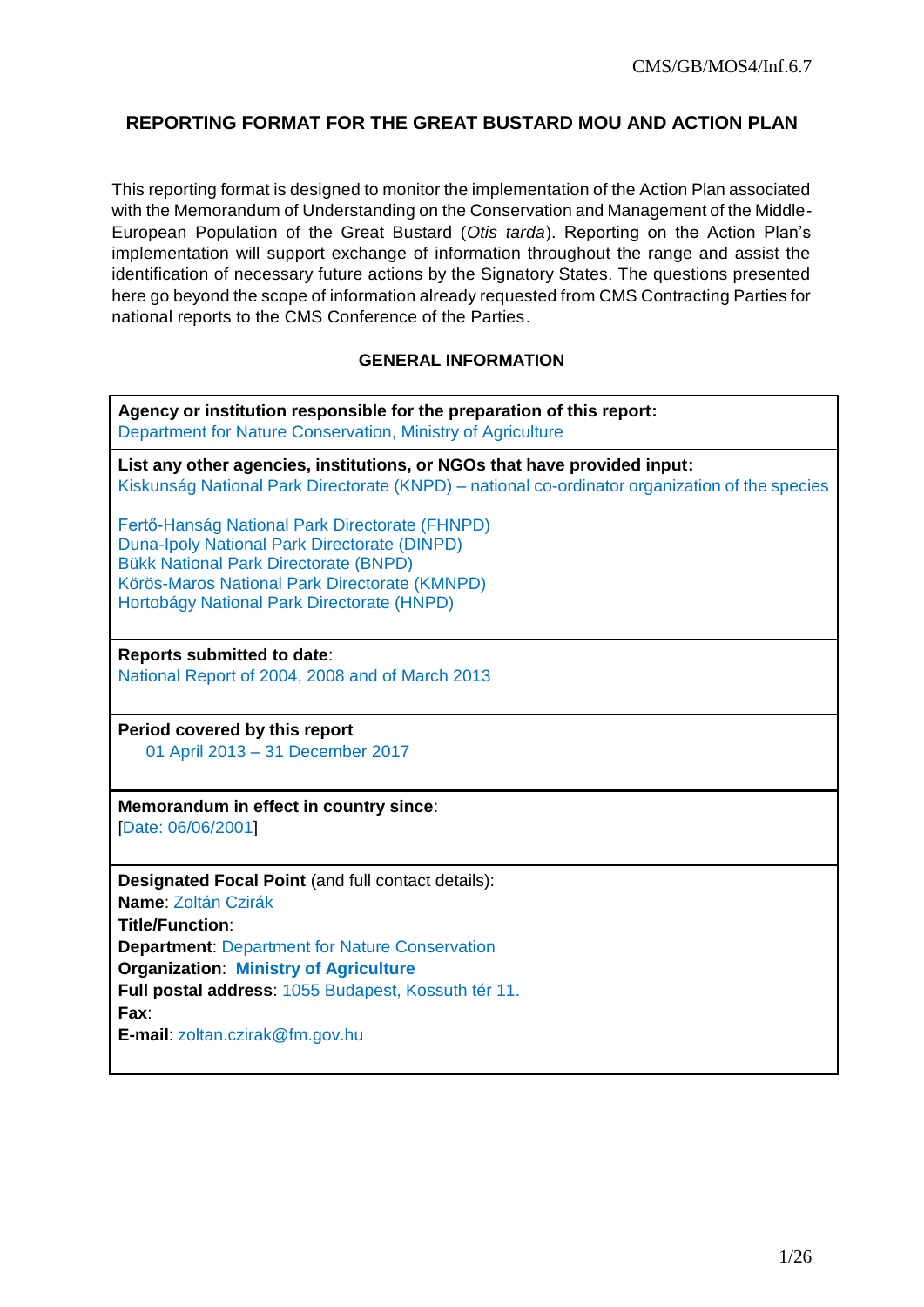### **PART I. GENERAL**

This questionnaire follows the structure and numbering of the Action Plan annexed to the Memorandum of Understanding to make it easier to read the relevant action points before the form is filled in. In some cases, however, sub-actions were not listed separately for the sake of simplicity and to avoid duplications. They should however be taken into consideration when answering the questions.

## **0. National work programme**

Is there a national work programme or action plan already in place in your country for the Great Bustard pursuant to Paragraph 4(g) of the Memorandum of Understanding?

**X Yes** □ No

### **1. Habitat protection**

1

### **1.1. Designation of protected areas.**

To what extent are the display, breeding, stop-over and wintering sites covered by protected areas?

| Designation of protected areas under national | Classification of Special Protection Areas      |
|-----------------------------------------------|-------------------------------------------------|
| law                                           | according to the requirements of Art.4.1 of the |
|                                               | <b>EC Birds Directive</b>                       |
| $\Box$ Fully (>75%)                           | <b>X Fully (&gt;75%)</b>                        |
| X High (50-75%)                               | $\Box$ High (50-75%)                            |
| $\Box$ Medium (10-49%)                        | $\Box$ Medium (10-49%)                          |
| $\Box$ Low (<10%)                             | $\Box$ Low (<10%)                               |
| $\Box$ None                                   | $\Box$ None                                     |
| $\Box$ Not applicable <sup>1</sup>            | $\Box$ Not applicable <sup>1</sup>              |
|                                               |                                                 |

<span id="page-1-0"></span>What measures were taken to ensure the adequate protection of the species and its habitat at these sites?

In general, all main sites at the current distribution area of the GB are **under protection**, either according to the **Hungarian law, or being part of the Natura 2000 network** (or both).

In Hungary a total of ca 220 000 ha area is nominated as Great Bustard habitats (total distribution area in the country) from which ca 180 000 ha is protected (nationally and/or as Natura 2000 site). From this, ca 85 000 ha land is protected by national law, ca 175 000 ha land is designated as SPA and ca 95 000 ha as SAC site (latter two giving altogether ca 180 000 ha of Natura 2000 sites for the GB in total).

#### - **At this point no major changes have been detected during the reporting period (2013-2017).**

At most nationally protected sites, the National Park Directorates (NPD) own a bigger proportion of the Great Bustard habitats, and most of the NPD-s manage this land on their own, however, there are some gaps, especially those sites that are not nationally protected (but part of the Natura 2000 network) like in the FHNPD in Western Hungary, or the DINPD at the Upper Kiskunság region. The two main sub-populations (Kiskunság and Dévaványa) are located on lands owned by the state and assigned for management (either direct, or indirect, through contracts) to the NPD-s, and most of this area is nationally protected.

<sup>&</sup>lt;sup>1</sup> The species occurs only irregularly, no regular stop-over or wintering sites identified.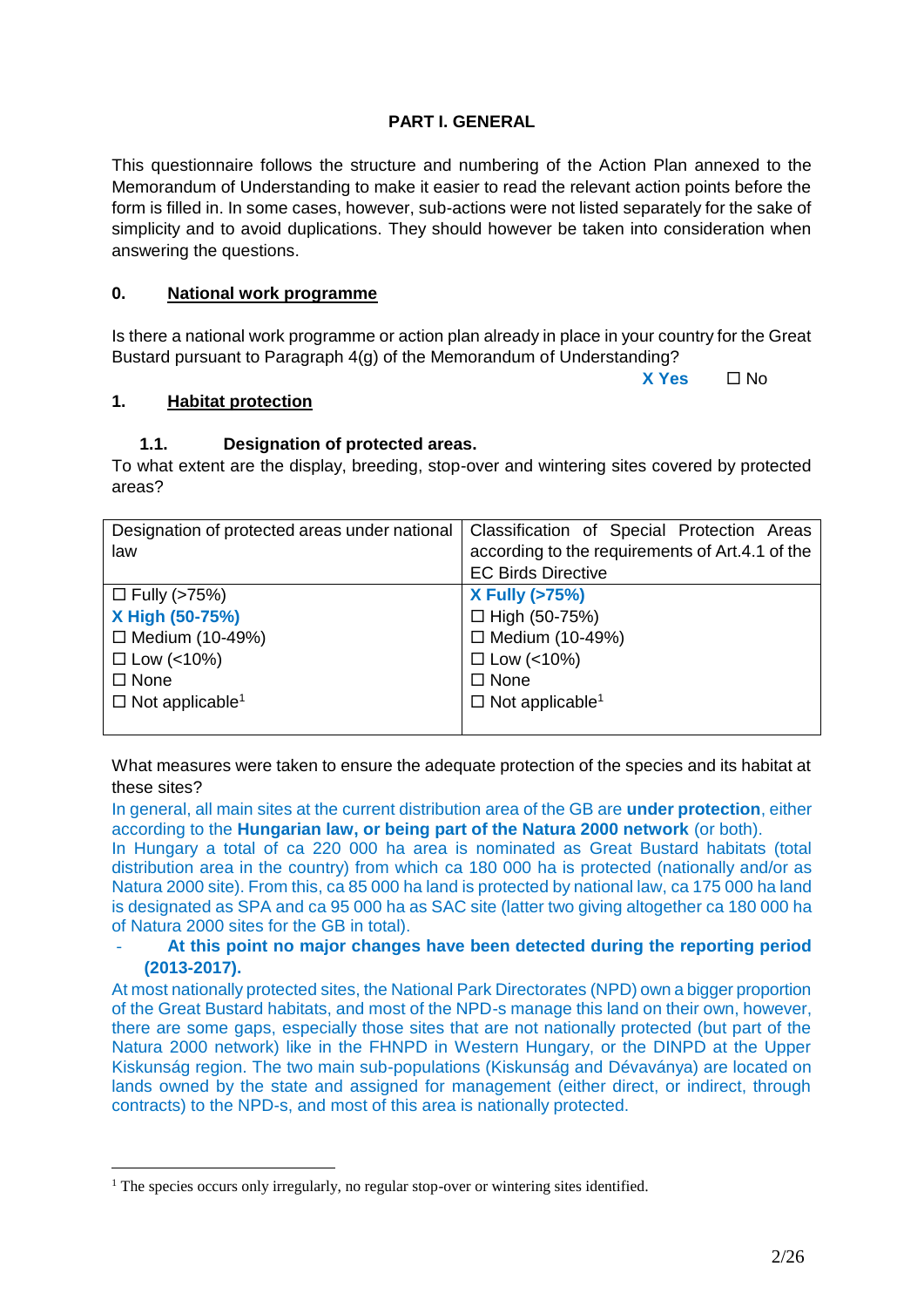Using the Hungarian Land Parcel Identification System (MEPAR) and the Great Bustard monitoring database the agricultural area used by Great Bustards can be quantified even more precisel, and objectively. The area used by Great Bustards between 2004 and 2012 was covering a total of 137 344,5 hectares. During the reporting period (20013-2017) a total of 122 541, 32 hectares were used and documented by Great Bustards.

A single female (marked individually with satellite transmitter) between 2006 and 2016 used a total of 12 155,24 hectares of agricultural land; mostly in the Kiskunság area, but partly in Eastern Hungary as well.

**With the overlaps a total of 182 266,87 hectares (180 789,3 hectares without the bird with PTT) of Great Bustard habitat is covered with GIS monitoring data.** The GIS database shows a significant improvement, a total of 43 444,8 hectares during the reporting period. The growth of documented GB habitats shows the improvement of GIS database (more and more observation recorded) and the real growth and radiation of the population (especially on the marginal areas of the sub-populations) as well.



*GB distribution in Hungary between 2004 and 2016.*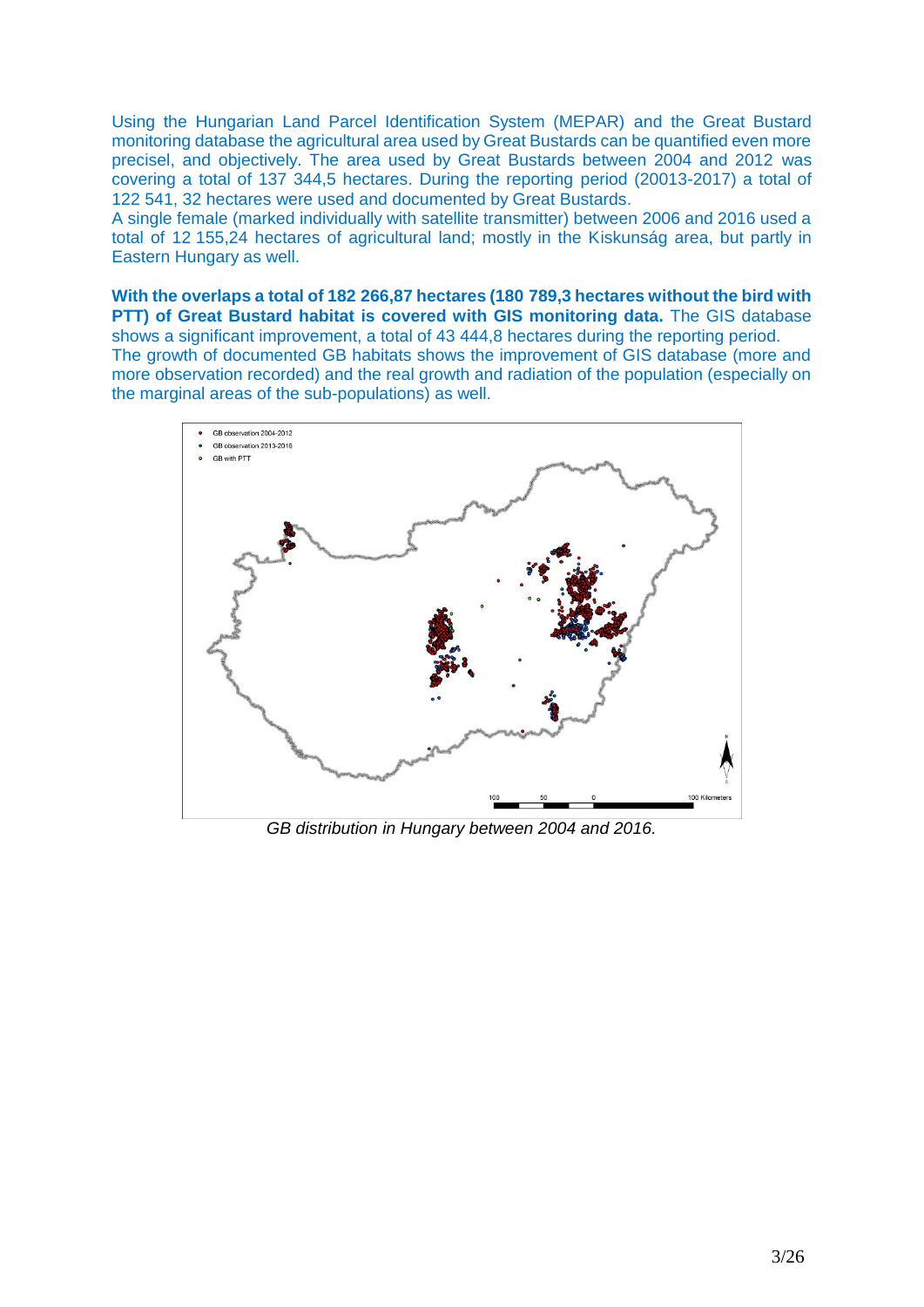

*Agricultural parcels used by GB in Hungary*

During the reporting period a total of ca 78 000 hectares of Great Bustard habitats (with a mixture of grassland and arable fields) were **owned by the state** and assigned for management to the Hungarian National Park Directorate. Most of these lands are contracted out to farmers with the favourable management requirements of Great Bustard protection, but a significant proportions is directly managed by the National Park Directorates themselves.

- **At this point no major changes have been detected during the reporting period (2013-2017).**

As shown, bigger proportions of the lands owned by the state and managed by the NPD-s are **leased to farmers**. The contracts at all NPD-s contain the **prescriptions**, which support the protection of GB, however these restrictions show some minor differences between the NPD-s. The most typical use of grassland habitat is grazing at the displaying grounds, and mowing at the breeding sites. The timing of first mowing varies between 15th June and 15th July as the earliest starting dates. The most common crops on cultivated lands are the alfalfa, the winter cereals (wheat, triticale, barley), the oil-seed rape, and a relatively big percentage of the arable lands are managed as 1-3 year old fallows or set-aside fields. The use of chemicals is either completely prohibited or is only possible with strict restrictions and under control.

All **managements** (including private farming as well) on lands within the protected areas are under the control of the NPDs, so the activities permitted include the requirements of GB protection. The most typical measures relating to GB protection are the regulation of grazing, mowing (both grass and alfalfa) and the use of chemicals.

The **Natura 2000 network** in itself helps to maintain the current habitats in optimal conditions and prevent further habitat losses due to unwanted developments, like road buildings, mining (gravel pits), new electric power-lines, etc. Also the loss of quantity of grasslands and their degradation can be stopped since the introduction of the related law (269/2007.), which regulates the use of land on Natura 2000 grasslands.

The introduction of **the agri-environmental scheme** at all Great Bustard sites from 1st September 2009 was a big opportunity to offer the possibility for land-users (farmers) to harmonize their farming activity and the ecological needs of GB, outside of the protected areas as well (see chapter 1.2).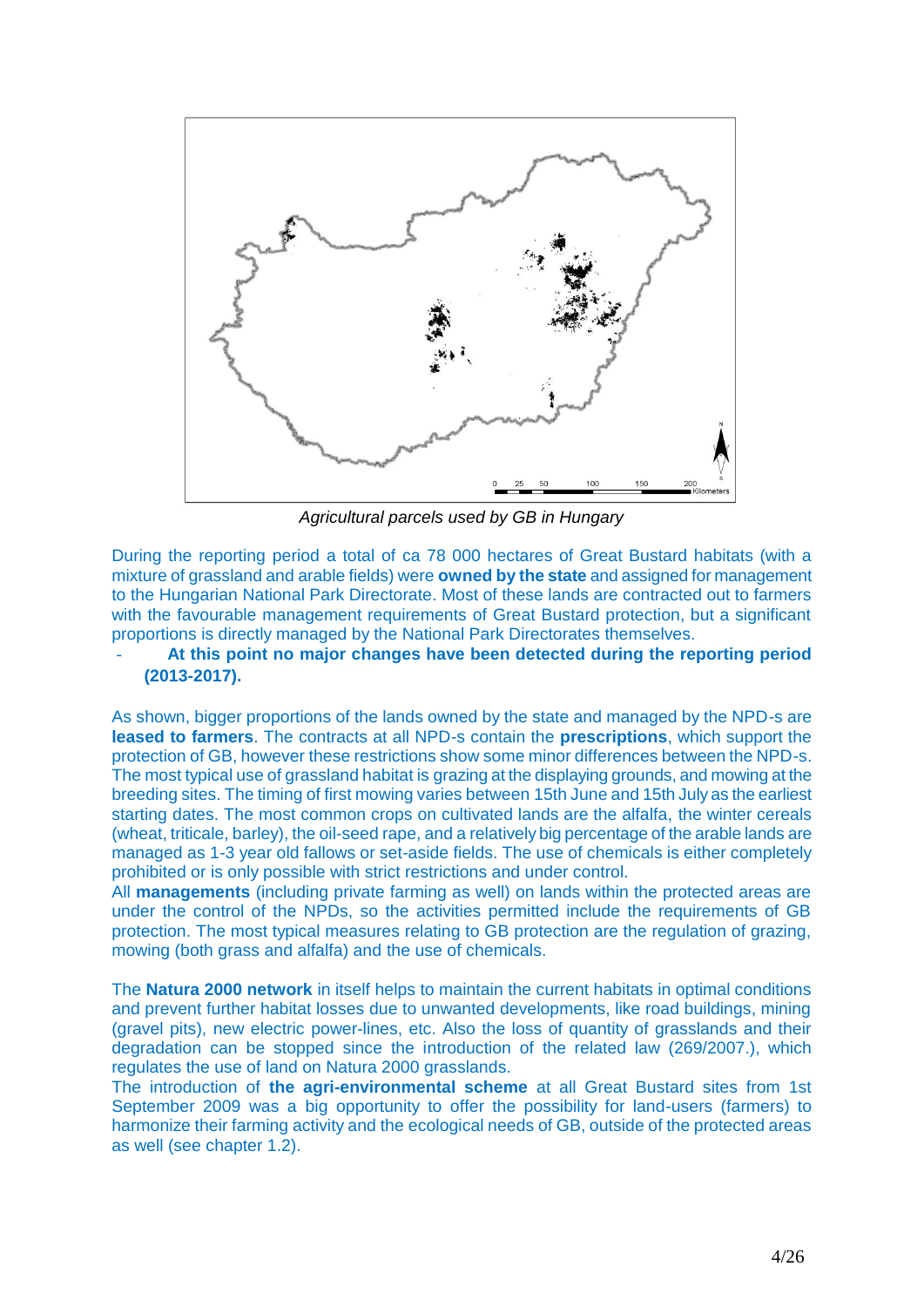#### Where are the remaining gaps?

The **growth of the proportion of lands owned by the state and managed by the NPD-s**  within and outside the protected area (especially on those Natura 2000 sites, which are buffering the nationally protected areas) would be in general desirable for GB protection, as only the wellconstructed contracts between the NPD-s and the land users can guarantee the long-term sustainability of the GB populations all over Hungary.

The **management on Natura 2000 sites** is regulated mostly on grasslands, however in this case as well, we only find partial measures of conservation; the lack of regulation on stipulating the timing of the mowing on Natura 2000 grassland sites is a missing provision / tool. As the main distribution area of the GB in Hungary is covered by the Natura 2000 network, at the moment the most important remaining gap for the everyday conservation is the **lack of a conservation-oriented regulation on agricultural activities on arable lands** within Natura 2000 sites.

In some parts of Hungary (like Eastern Hungary) the lack of grazing animals results unwanted succession of grasslands, on the other hand on some parts the high grazing unit of grazing animals causes the overgrazing degradation of GB habitats causes the degradation of GB habitats and results in an unfavourable crop-rotation, focusing on intensively grown crops like sunflower, maize, soya bean and sugar beet.

- **At these points no major changes have been detected during the reporting period.** A general problem on almost all GB sites is the high level of **predation** and on some parts the lack of staff specialized in GB conservation.

- **Some development can be detected on the practice of predator-management, especially Central and Eastern Hungary (see later at predator management and GB conservation projects.)**

**A recent gap on conservation measures outside of protected areas is the under-financing of the agro environmental program regarding to Great Bustard schemes (ESA program), as prior conservation measures. See chapter 1.2.**

Are currently unoccupied, but potential breeding habitats identified in your country? **X** Yes  $\Box$  No  $\Box$  Not applicable<sup>2</sup>

If yes, please explain how these areas are protected or managed to enable the re-establishment of Great Bustard.

There are several smaller sites within the range of the GB and also in the surrounding areas. As it happened in the near past several times, if the regular GB monitoring gives the evidence of appearance on "new" sites used as breeding, wintering or moulting site, a systematic and more intensive monitoring is carried out to clarify the importance of the particular site.

Once a site is nominated as breeding site the following measures are taken:

- 1. Informing the land-users and trying to find the best management for the GB in the given situation and also make planning for the future to maintain and develop the conditions of the site.
- 2. Informing the relevant hunting association and all other relevant stakeholders to avoid further disturbance, which is supported by the law, as the GB is a strictly protected species in Hungary.
- 3. If it is needed, introducing restrictive regulations by the relevant authorities, as it did happen in the past.
- 4. There is a regular possibility for reshaping the extension of the agro-environmental scheme every 5 years, so the economic background of restrictions can be created.
- 5. Well documented monitoring and mapping of the site focusing on GB, but extended to other relevant bird species with national and EU level importance.
- At this point no major changes have been detected during the reporting period.

<sup>&</sup>lt;sup>2</sup> Countries *outside* of the historic (beginning of 20<sup>th</sup> Century) breeding range of the species.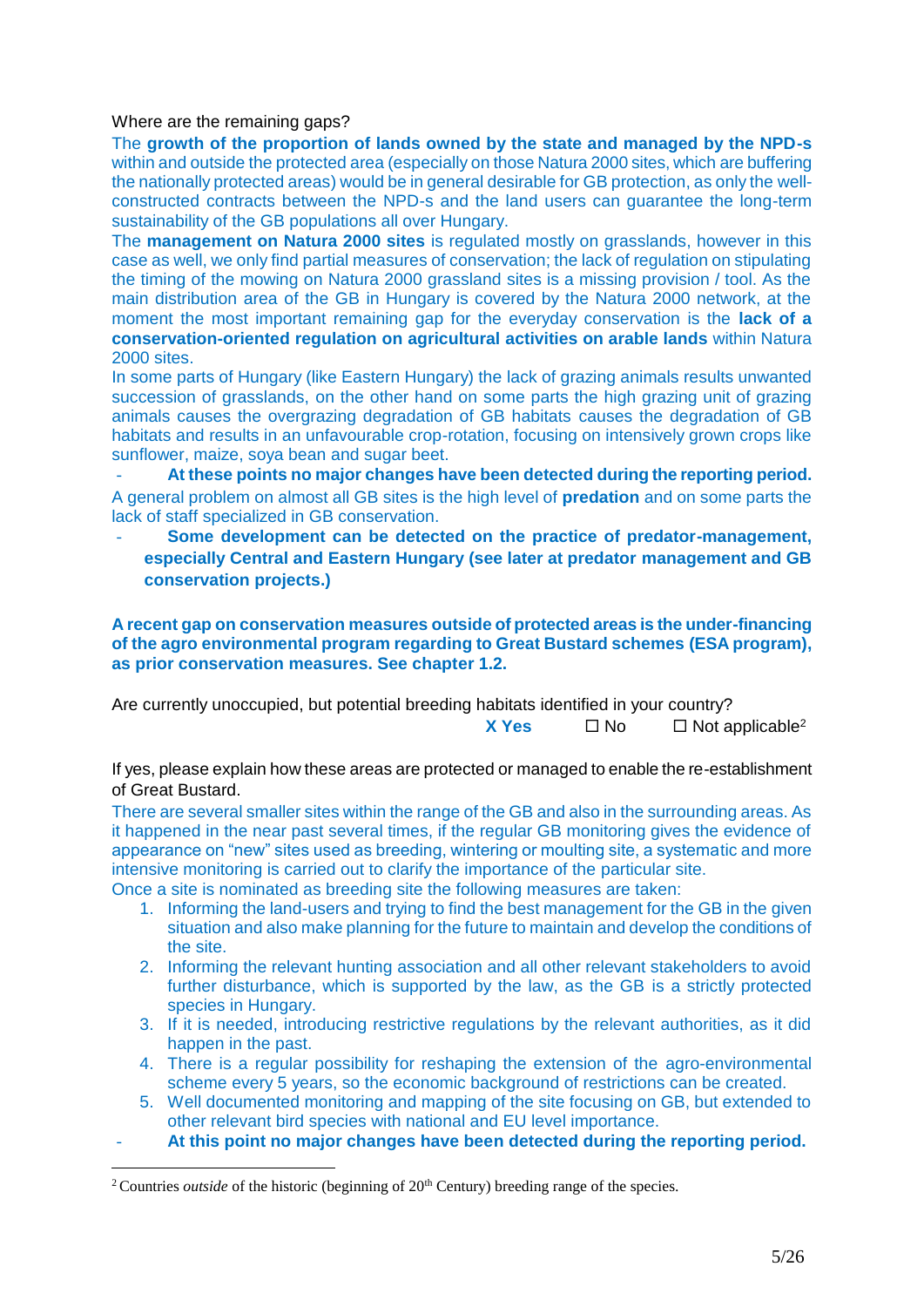## **1.2. Measures taken to ensure the maintenance of Great Bustard habitats outside of protected areas.**

Please describe what measures have been taken to maintain land-use practices beneficial for Great Bustard outside of protected areas (e.g., set-aside and extensification schemes, cultivation of alfalfa and oilseed rape for winter, maintenance of rotational grazing, etc.).

### **Agro environmental program (AKG):**

The Great Bustard schemes can be found within the Environmentally Sensitive Area program (MTÉT), as the nature conservation part of the agro-environmental program.

On the Hungarian GB habitats the following periods were covered with agro environmental schemes specialized on GB conservation measures:

2002-2003 National Agro Environmental Program (NAKP)

- 01. May 2004. Hungary joins to the European Union
- 2004-2009 National Rural Development Plan (NVT)
- 2009-2014 New Hungarian Rural Development Program (ÚMVP)
- 2015 No GB schemes implemented

2016-2020 Rural Development Program (VP)

The regulation of the GB schemes within the period 2016-2020 considerably fulfils the requirements of the Great Bustard, and also covers the distribution area of the species. In spite of the relatively strict regulation and several innovation of the program, the number of applicants and the size of the required area were higher, than ever before.

## **First time ever since 2002 NOT all ESA applicants were supported, approximately two third of the required areas were rejected due to financial reasons:**



*Extension of areas required within the ESA program-periods and the ratio of support.*

To demonstrate the effect of this (missing) measure in the Hortobágy region the extension of supported GB schemes were reduced with 37,14% in total (61,55% on arable lands and 28,63% on grasslands). The numbers shows well, that significant proportion of arable lands are effected, from which the parcels outside the national parks are in the most unfavourable condition due to the lack of suitable legislation as it is show in chapter 1.1.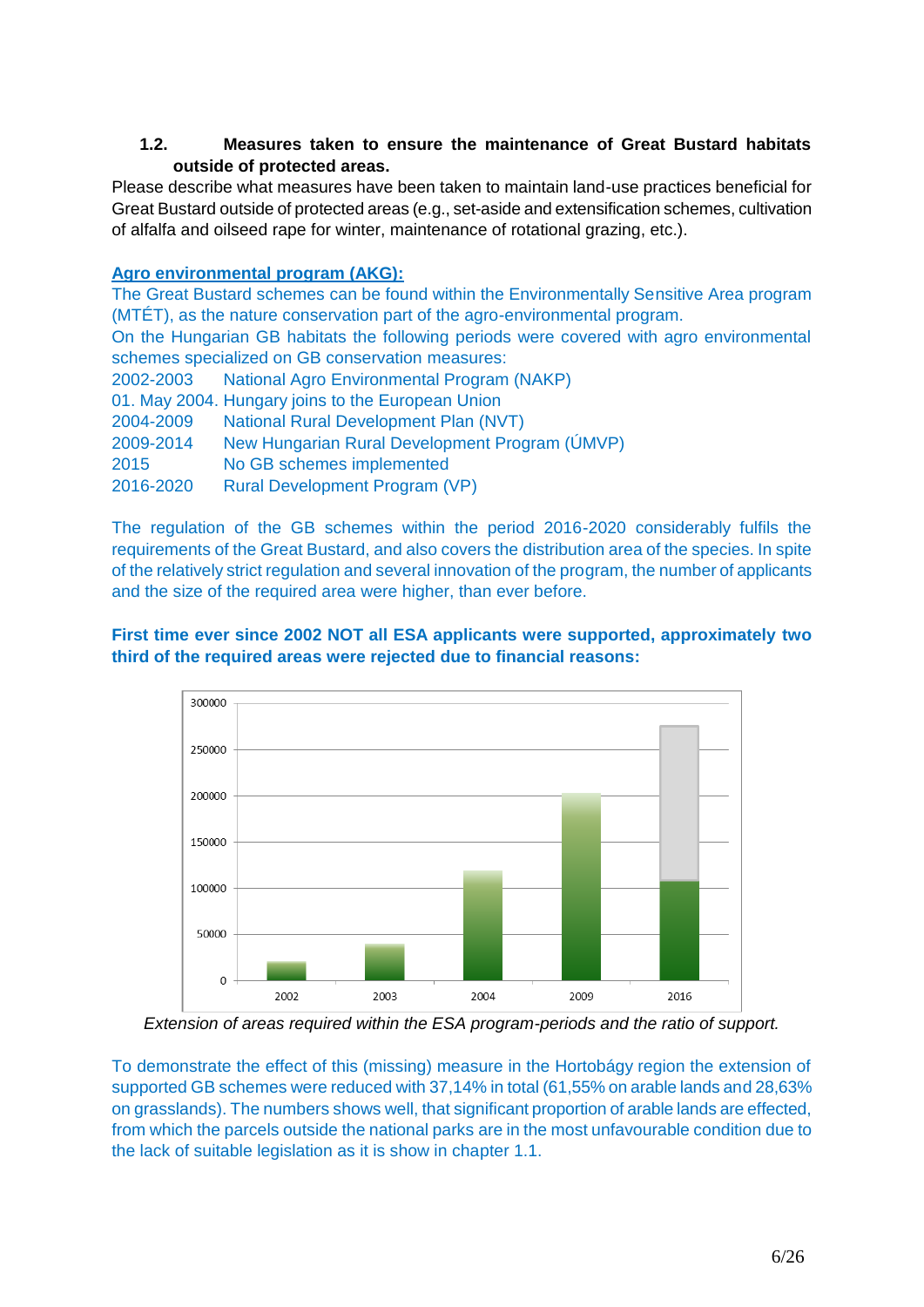### **Privatization of key GB habitats on Natura 2000 sites:**

Within the framework of the program "Land to farmers" key formerly state-owned GB habitats have been sold to private farmers. The law, 2016. CVI. about the program of "Földet a gazdáknak!" resulted significant changes in ownership within Natura 2000 sites, especially in Kiskunság and Mosoni Plain.

The extension of sold parcels in the Moson Plain coveres ca 700-800 hectares, just like in the Kiskunság where an additional ca 700-800 hectares of formerly state owned land have been sold with uncertain conditions. Some parcels are traditional breeding sites, with high quality GIS database about the importance of GB and other species of designation.

Thousands hectares of additional GB habitats are effected with leasing as well, as prior process of privatization. The regulation of habitat management (crop rotation, management techniques, etc.) in these cases is also not clear, however the NPDs with the cooperation with the Ministry of Agriculture are forcing to have better influence on management of (formerly) state-owned lands within Natura 2000 sites.

The process started in 2013, and is still on-going, however the recent trend is giving right of property management of the parcels unable to sell to the NPDs. The last measures of course are mitigating the unfavourable situation, but the sale of key parcels is having unpredictable effects on GB populations in long term.

To what extent do these measures, combined with site protection, cover the national population?  $\Box$  Fully (>75%)

**X Most (50-75%)**  $\square$  Some (10-49%)  $\Box$  Little (<10%)  $\Box$  Not at all  $\Box$  Not applicable<sup>[1](#page-1-0)</sup>

Are recently (over the last 20 years) abandoned Great Bustard breeding habitats mapped in your country?

**X** Y[e](#page-1-0)s  $\Box$  No  $\Box$  Not applicable<sup>1</sup>

What habitat management measures have been taken to encourage the return of Great Bustard?

As the currently known sites used by the GB are either nationally protected and / or part of the Natura 2000 network, the maintenance of the Hungarian population of the species can be guaranteed from the aspect of habitat management. The question of re-colonization and connection between isolated smaller sub-populations needs more attention and planning to ensure the growth of the entire population.

- **At this point no major changes have been detected during the reporting period.**

If there were any measures taken, please provide information on their impact.

Within the LIFE Great Bustard project a special action ("Habitat suitability surveys based on Spanish best practice transfer and satellite tracking in Hungary") is under execution to clarify the importance of particular sites.

### **1.3. Measures taken to avoid fragmentation of Great Bustard habitats.**

Are new projects potentially causing fragmentation of the species' habitat (such as construction of highways and railways, irrigation, planting of shelterbelts, afforestation, power lines, etc.) subj[e](#page-1-0)ct to environmental impact assessment in your country?  $\mathbf{X}$  **Yes**  $\Box$  No $\Box$  Not applicable<sup>1</sup>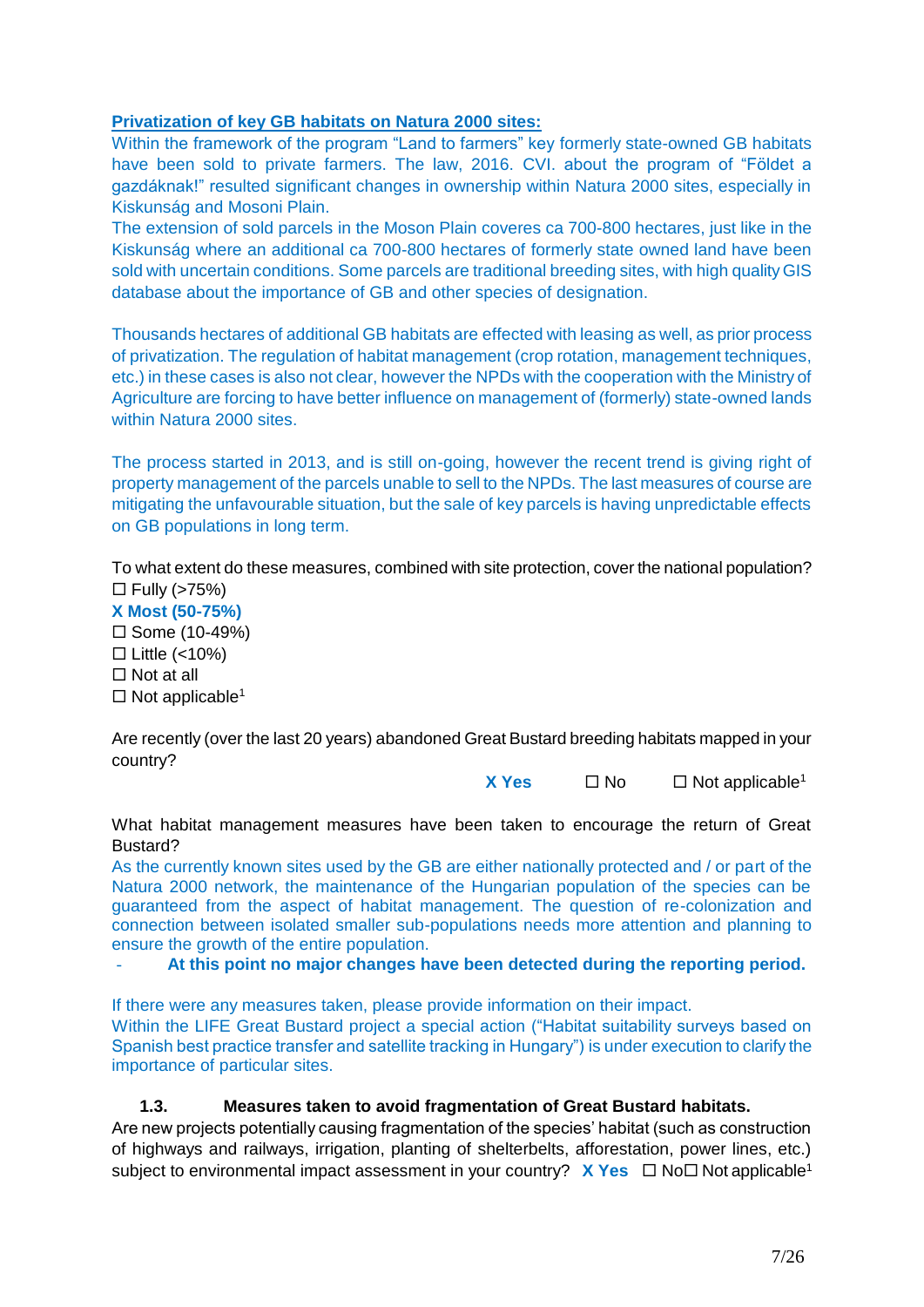Is there any aspect of the existing legislation on impact assessment that limits its effective application to pr[e](#page-1-0)vent fragmentation of Great Bustard habitats? **X Yes** □ No□ Not applicable<sup>1</sup>

If yes, please provide details.

*The main threats, which can cause the fragmentation or the reduction of the GB habitats in Hungary are the followings:*

- *a. Opening new gravel pits or creating lakes*
- *b. Construction of wind farms (including in neighbouring countries, with potential impact on trans-boundary populations)*
- *c. Establishing new power lines (often as a co-investment of wind farms)*
- *d. Road (and railway) construction*
- *e. Irrigation (often followed by the cultivation of unfavourable crops)*
- *f. Afforestation*
- *g. Economic developments*
- *h.* Oil- and gas pumps and pipelines

*According to the Hungarian (and European) legislation, it is not allowed to destroy the habitats of the protected species, like the GB and it is not allowed to make any kind of activity (especially the ones which cause irreversible changes on the habitats), that can make negative effect on their population. In practice all these investments need the permission of the Nature Conservation Authority, which contacts the local NPD about the natural values and the possible effects on the site of the proposed project. Besides, several activities (detailed in our previous NR) are subject to EIA – with the decision / authorization given to the environmental authority. The main task of the NPD-s on this topic is to collect data of observations about the protected values, create and maintain a database on the biotical values. The Geographical Information System (TIR) contains all this information, which can be very useful for the authorities to make their decision in advance.*

*However, projects still happen to be implemented on GB sites (see below). Sometimes the gap in these procedures is the fact, that all decisions can be based only on the present distribution area of the GB, and not the potential ones in the future.*

Have there been any such projects implemented in any Great Bustard habitat in your country sinc[e](#page-1-0) signing this Memorandum of Understanding?  $X$  Yes  $\Box$  No  $\Box$  Not applicable<sup>1</sup>

Please, give details and describe the outcome of impact monitoring if available.

- **1.** Irrigation and sometimes illegal water pumps make negative effect on almost all GB sites in Hungary resulting intensification at agrarian production. The increasing disturbance and the growing of non-preferable crops are the main problem, but sometimes their indirect effect on underground water, and chemical use as well. Their effect has been increased in the last years, as since 2016 the development of irrigation (like development of watering infrastructure) is supported [\(https://www.palyazat.gov.hu/vp2-414-16-a-mezgazdasgi](https://www.palyazat.gov.hu/vp2-414-16-a-mezgazdasgi-vzgazdlkodsi-gazat-fejlesztse)[vzgazdlkodsi-gazat-fejlesztse#\)](https://www.palyazat.gov.hu/vp2-414-16-a-mezgazdasgi-vzgazdlkodsi-gazat-fejlesztse) without territorial restrictions for Natura 2000 sites. Irrigation must be treated as potential habitat loss and fragmentation of GB as the results of several studies show that birds are avoiding these intensively managed areas.
- **2.** The economic pressure on opening new gravel pits, establishment of new power lines continuously high, but no realization happened on GB habitats during the reporting period.
- 3. The development and extension of roads and railways are also a general problem nationwide. Recent worry due to its unknown volume and effects is the expansion of the railway between Budapest (Hungary) and Beograd (Serbia) as the already existing track is crossing important GB habitats in the Kiskunság region. Faster trains much more frequently passing at GB habitats resulted unfavourable conditions on several places within the range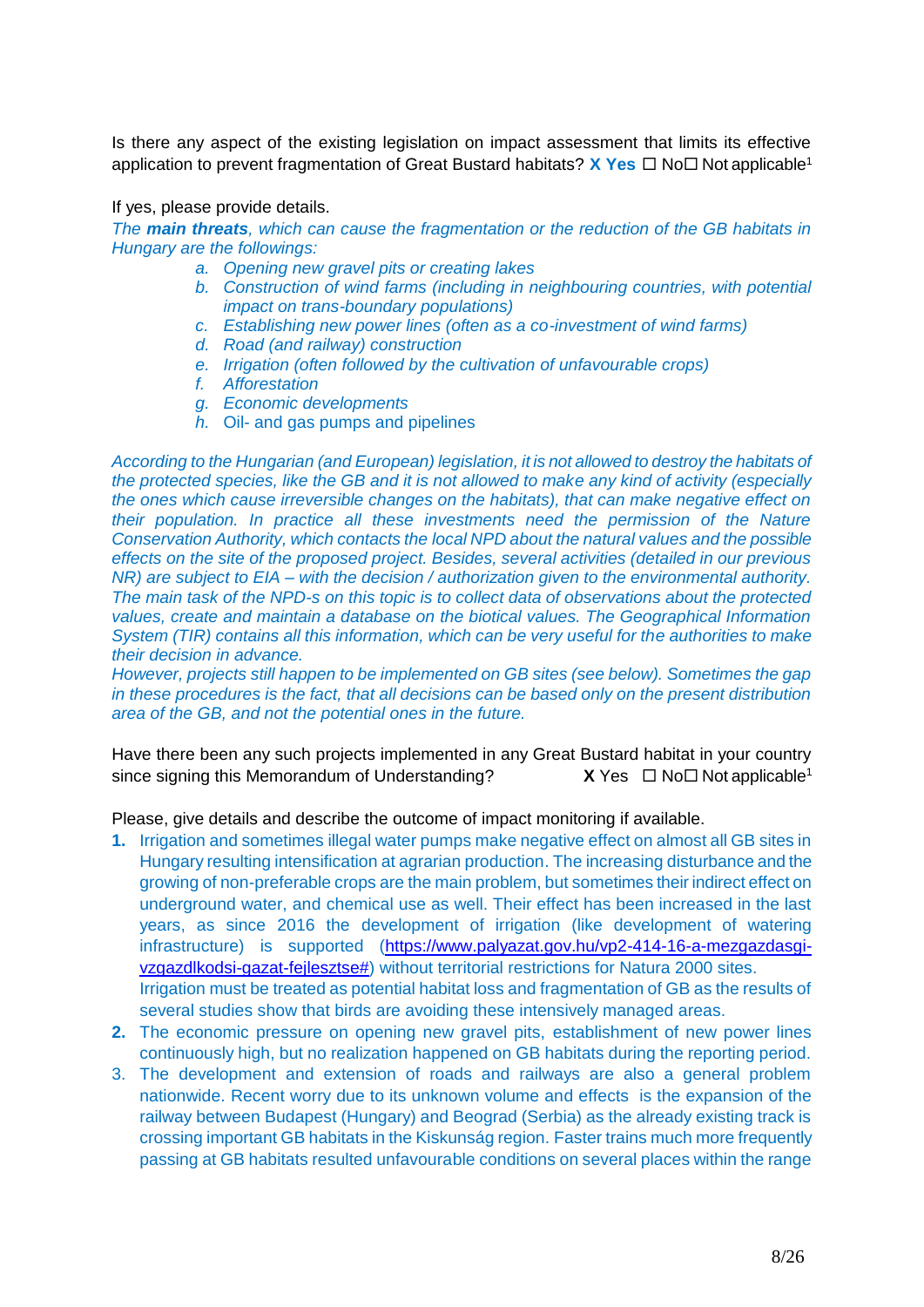earlier, so special compensation measures must be taken to reduce negative affect in case of implementation, like ones happened at [Havelländisches Luch](https://de.wikipedia.org/wiki/Havell%C3%A4ndisches_Luch) in Germany.

a. The railway line between Hegyeshalom and Szombathely has been renewed in 2015. On the section crossing GB habitats (Mosonszolnok-Csorna) bird protection measures were prescribed, however later on were not implemented. The effects are unpredictable, therefor the section is in the focus of monitoring.

Reduction of fragmentation good progress was documented as most dangerous medium-voltage power-line sections are under cabling with the cooperation of the energy supplier companies, the national park directorates and the Ministry of Agriculture. (see chapter 2.3.2.)

## **2. Prevention of hunting, disturbance and other threats**

## **2.1. Hunting.**

Is Great Bustard afforded strict legal protection in your country?  $X Yes \square No$ 

Please, give details of any hunting restrictions imposed for the benefit of Great Bustard including those on timing of hunting and game management activities.

The hunting restrictions are very variable in different parts of the country, however, the principles are the same. The main issues regarding hunting are roe deer hunting during displaying (disturbance) and at the breeding (endangering) sites, but several other hunting activities have an effect on GB. The HNPD, the KMNPD, the KNPD and the BNPD run the hunting activity on their own at the main part of the protected areas (mostly displaying grounds), where the GB is present, and from 2011 so does the KNPD as well.

The 20-year hunting plan to be approved in late 2017 for each hunting district contains prescriptions from the nature conservation aspects as well, which are given by the NPD-s being in charge at certain areas. These restrictions focus on:

- 1. Predator control (supporting only the effective methods)
- 2. Hunting of roe deer in spring (restrictions on location and timing)
- 3. Feeding of game and driven hunting of brown hare and pheasant (avoid disturbance of wintering GB flocks)
- 4. Hunting and game monitoring at night
- 5. Traffic on GB habitats

At all sites a good cooperation exists between the NPD-s and the hunting societies, with regular meetings to find the balance between the GB protection and the economic needs of the societies.

Detailed regulations on GB habitats:

- 1. All hunting- and wildlife management activities must be agreed with the NPDs concerned ahead on GB breeding and displaying sites between 15. March and 01. July.
- 2. On GB habitats the population of the following game species must be controlled systematically: European badger, red fox, golden jackal, hooded crow, magpie, and stray animals.
- 3. Instructions foe systematic predator management:
	- 3.1. Between 15. March and 01. July territory based control (built on trapping methods) must be implemented
	- 3.2. On open habitats (grass- and arable lends) control must be undertaken until 15. April, afterwards only along linear facilities (roads, channels), the surroundings of reedbeds, woods, etc., avoiding open parts, where GBs breed.
- 4. Permanent population of wild boar can not be hold on GB habitats
- 5. Night hunting and game estimation must be agreed with the NPDs concerned ahead on GB habitats.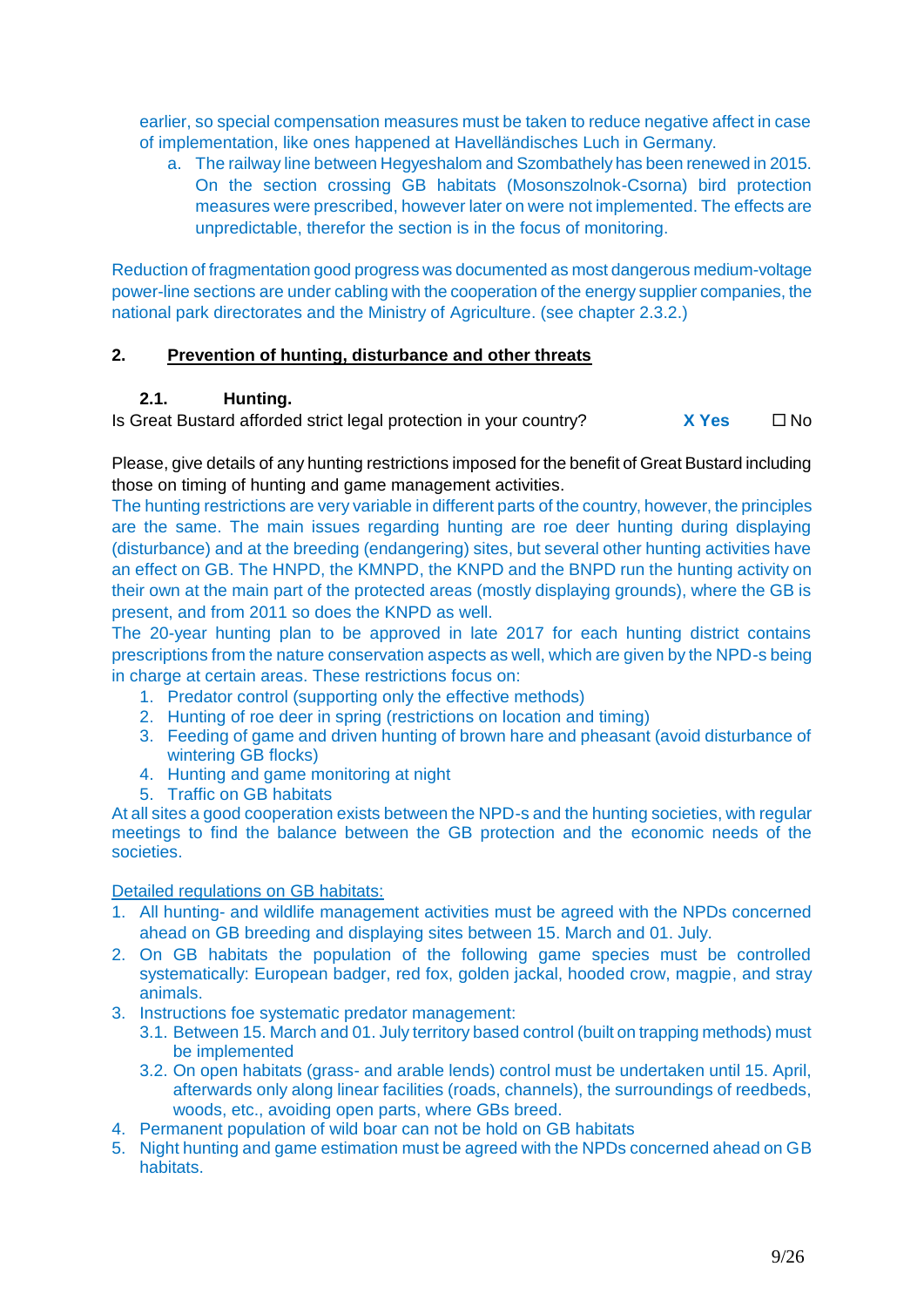- 6. During hunting- and wildlife management activities (including traffic and driven hunts) in wintertime, the resting and feeding places of GBs must be avoided, especially in foggy conditions.
	- 6.1. Location of driven hunts must be agreed with the NPDs concerned ahead on GB habitats.

Please, indicate to what extent these measures ensure the protection of the national Great Bustard population? The national population is covered by restrictions on hunting to prevent hunting-related disturbance:

### **X Fully (>75%)**

 $\Box$  Most (50-75%)  $\square$  Some (10-49%)  $\Box$  Little (<10%)  $\Box$  Not at all  $\Box$  Not applicable<sup>[1](#page-1-0)</sup>

### **2.2. Prevention of disturbance.**

What measures have been taken to prevent disturbance of Great Bustard in your country, including both breeding birds and single individuals or small flocks on migration?

Significant part of the GB sites are under national protection, where **all activities that might have a negative effect on GB-s, including any kind of disturbance,** jeopardise of the success of their breeding or other vital functions of individuals, and of course, damaging their habitats, sites of occurrence, shelters, feeding, nesting, resting or roosting sites are **prohibited**  by law and enforced by the relevant nature conservation authority.

There is **no free access** to the main part of the protected areas, so human disturbance is limited. The border of the "no entry" zones are well marked with posts and gates, and also well communicated to the local stakeholders. As farming and hunting is also restricted, the accidental disturbance (walking or driving in) is on a very low level.

Small **aeroplanes** might cause disturbance on displaying or resting birds at some places (like Kiskunság), however flying is under regulation as well. There is a very good cooperation with the nearby airports to filter out the non-cooperative pilots.

**Technical sports** (like kites, or gliders) can cause disturbance in the breeding and wintering season, especially outside of the nationally protected areas. According to the law, disturbing a protected species is not allowed.

Informing the general public about its importance is an everyday task of the local GB conservation officers and the ranger service of the NPD-s.

The importance of mushroom and chamomile collection nowadays is lower.

**Disturbance caused by eagles**: Natural disturbance raised up within the reporting period is the disturbance caused by eagle species on GB habitats. The breeding and wintering density of eagle species (white-tailed eagle – WTE, imperial eagle – IE, golden eagle – GE) has been grown during the last decades due to successful conservation projects, and also the conditions on GB habitats are more and more favourable to eagle species (e.g. the prey density is higher due to successful predator management).

The disturbance is probably more significant on places where GB density is higher and the extension of alternative suitable habitats is limited, like in Western-Hungary.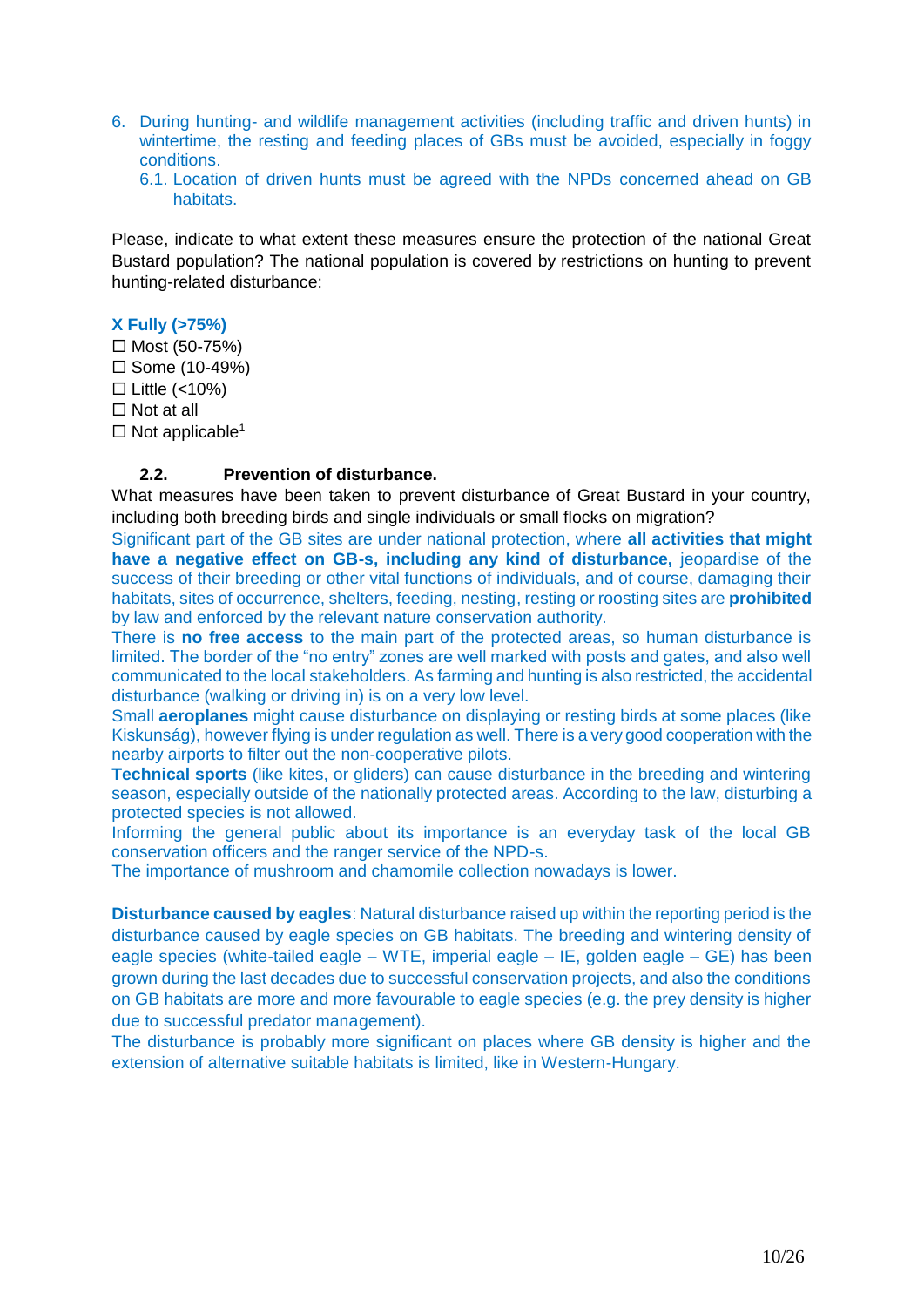Please, indicate to what extent these measures have ensured the protection of the national population. The national population is covered by restrictions on other activities causing disturbance:

 $\Box$  Fully (>75%) **X Most (50-75%)**  $\square$  Some (10-49%)  $\Box$  Little (<10%)  $\Box$  Not at all  $\Box$  Not applicable<sup>[1](#page-1-0)</sup>

## **2.3. Other threats**

### **2.3.1. Prevention of predation.**

What is the significance of predation to Great Bustard in your country?

The real effect of predators to the breeding success is unknown (not quantified), but **probably very high**. Some indirect results show that the optimal habitat management and the predator control only together can ensure the optimal conditions to the GB populations in Hungary.

For healthy, **fully grown individuals** there is no natural predator, but on displaying ground the exhausted adult males are often taken by foxes, but in these cases the cause of death is not necessarily predation.

The predation on **eggs and small chicks** can be measured only on nests found in emergency situations, however this does not reflect on natural conditions, since if the nest is once disturbed, very often the environment of the nest is changed so drastically due to the agricultural activity (by flushing the female and creating a buffer zone) that it attracts predators that can ultimately cause significant losses via '**secondary predation'**.

In the Hortobágy and Bihar Plain systematic monitoring was carried out, that shows that 30–40% of eggs are predated before hatching and about 80-100% of nests found in emergency situations were unsuccessful due to predation. This study reveals to the conditions in other sites in Hungary as well.

The **intensive growth of** the Hungarian **wild boar** population causes more and more problems to ground breeding species by destroying nests and eating eggs or even smaller chicks.

The population growth of eagle species has negative effect on GB populations all over Hungary, however the direct predation is probably not significant. Some cases have been detected eagles attacking wounded, flightless adult GBs, and also juveniles were predated by eagles. Eagles have negative effect on the release program at Dévaványa as well.

In spite of these the main conflict between eagles and bustards is the disturbance casued on GB habitats; which is effecting the distribution of breeding females, but also the displaying and wintering flocks as well.(see chapter 2.2 as well)

### What are the main predator species?

- *Mammals*: red fox (*Vulpes vulpes*), wild boar (*Sus scrofa*), stray dog (*Canis lupus familiaris*) and possibly goldan jackal (*Canis aureus*).
- *Birds*: hooded crow (*Corvus corone cornix*), marsh harrier (*Circus aeruginosus*), raven (*Corvus corax*) and eagle species; white-tailed eagle (*Haliaetus albicilla*), eastern imperial eagle (*Aquila heliaca*), golden eagle (*Aquila chrysaetos*).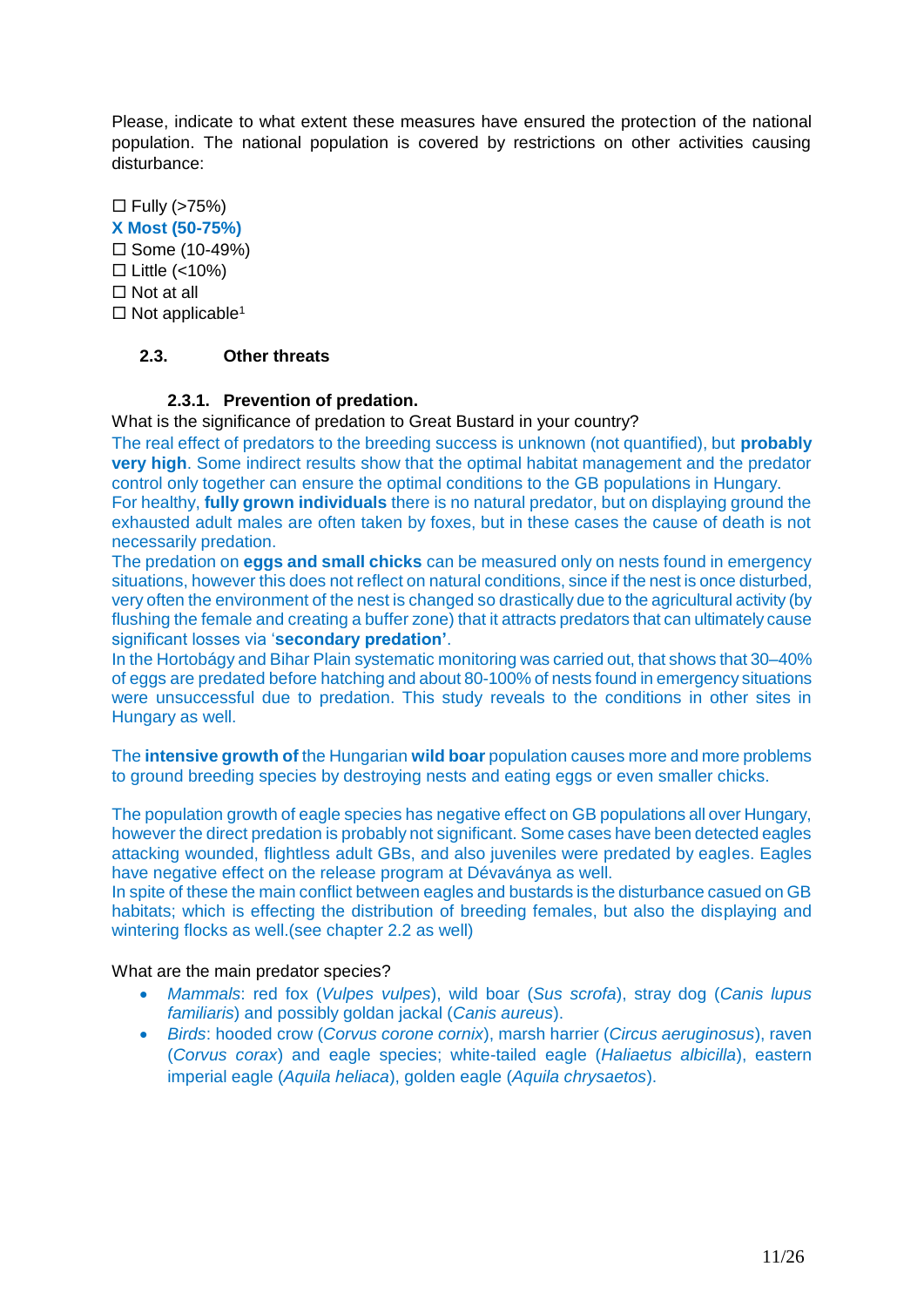What measures have been taken to control predators in areas where Great Bustard occurs regularly?

- *Red fox:* trapping at the dens, using artificial burrows, shooting on feeders.
- *Wild boar:* suitable habitat management like grazing on grasslands at deeper elevations ("swamps"), reducing spread of bushes (especially the invasive species), and adjusting crop rotation and shooting on driven hunts. Prevention of permanent population to be established on "clear" sites, intensive hunting on places where present.
- *Stray dog:* shooting.
- *Golden jackal:* prevention of spreading on GB habitats.
- *Hooded crow:* trapping at nests, catching on feeders, shooting.
- *Marsh harrier:* not relevant, as it is protected species in Hungary.
- *Raven:* spreading throughout in Hungary, not relevant, as it is protected species in **Hungary**
- *Eagles:* not relevant, as it is protected species in Hungary, see at chapter 2.2

How effective were these measures?

 $\square$  Effective (predation reduced by more than 50%)

**X Partially effective (predation reduced by 10–49%)**

 $\square$  Less effective (predation reduced by less than 10%)

 $\Box$  Not applicable<sup>[1](#page-1-0)</sup>

Efficiency depends on the input of personnel, time and energy. There are well developed methods to control all predator species (see above), but as the activity of the hunting societies are different just like the protection status of the hunting areas, the predation level varies throughout the range of GB in Hungary.

## **2.3.2. Adoption of measures for power lines.**

What is the significance of collision with power lines in your country?

Collision is still the main mortality case for adult birds, resulting approx. 80% of known fatalities. In the Kiskunság area in 2017 out of 7 carcases found 5 were collided with medium voltage power lines.

During the reporting period no underground cabling has been completed, but several sections has been prepared to be done via different sources within the upcoming 2-3 years:

- 1. LIFE Great Bustard project (ELMŰ): ca 25 kms by 2020. Kiskunság
- 2. Own sources (NKM Zrt.): ca 35 kms by 2019. Kiskunság
- 
- 3. Own sources (E.ON Zrt): ca 50 kms by 2020. Moson Plain, Dévaványa Plain, Hortobágy and Bihar Plain.

The collision on high-voltage power lines (HVPL) is still high nationwide, especially on flying transects between sub-populations.

What proactive and corrective measures have been taken to reduce the mortality caused by existing power lines in your country?

The only effective way to reduce mortality on MVPLs is the underground cabling. First all kind of founding have been examined and a cross-border conservation LIFE project has been submitted.

The NKM Zrt (former DÉMÁSZ) has been bought by the Hungarian state, and a large GB conservation project has been prepared and started to implement in the Kiskunság, thanks to the attitude change of the management.

The E.ON Zrt also started to cooperate in GB conservation, a total of 50 kms of MVPLs are planned to be buried within 2 years.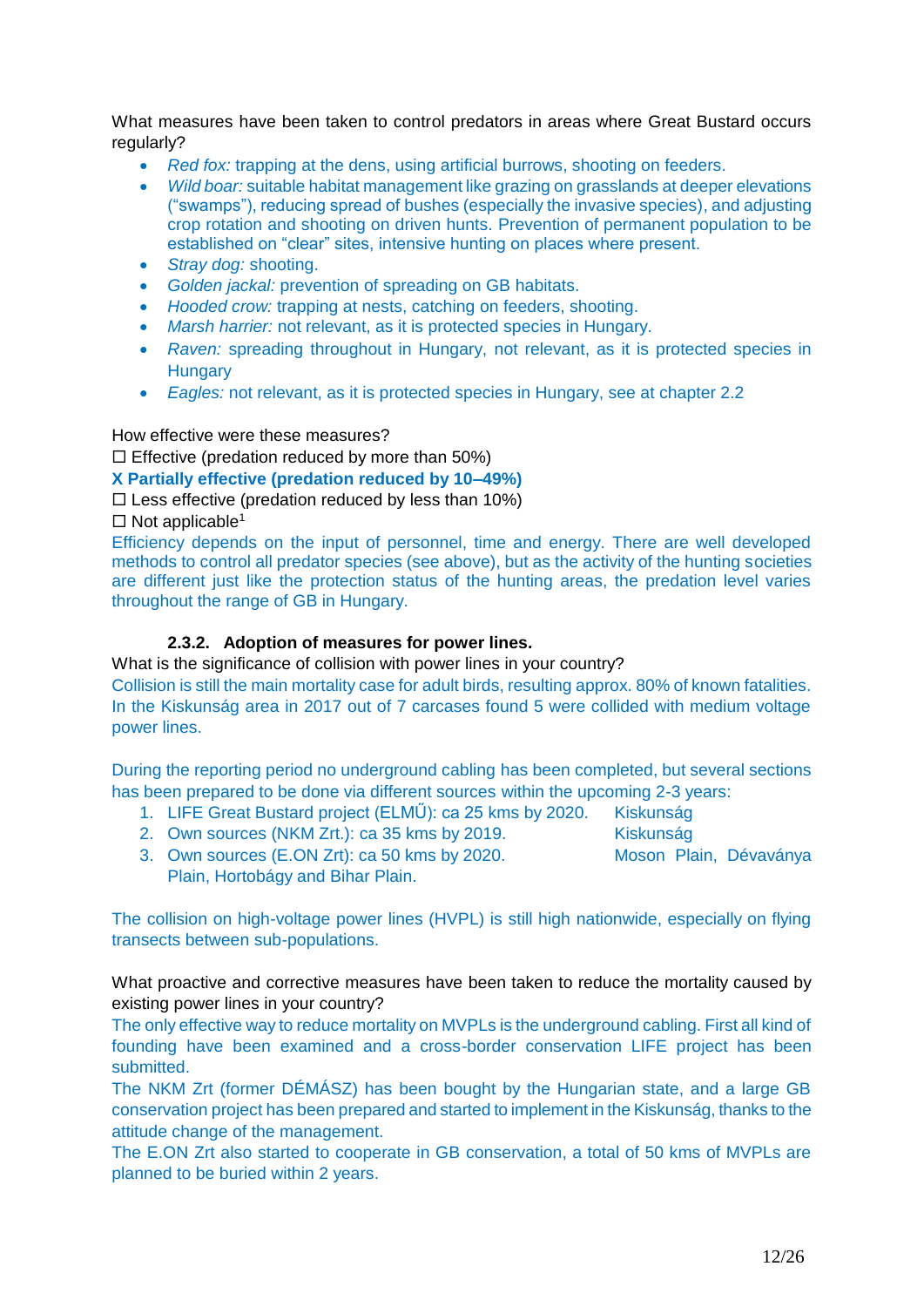On high voltage power lines the marking is still the only possibility to reduce risk of collision. The MAVIR has marked a 1.5 km HVPL section in Western Hungary, where GB collision was recorded in 2015.

What is the size of the populations affected by these corrective measures? As the most dangerous sections of MVPLs at all main sub-population will be buried underground, the entire Hungarian population will be effected by these measures.

How effective were these measures?

**X Effective (collision with power lines reduced by more than 50%)**

 $\Box$  Partially effective (collision with power lines reduced by 10–49%)

- $\Box$  Ineffective (collision with power lines reduced by less than 10%)
- $\Box$  Not applicable<sup>[1](#page-1-0)</sup>

Underground cabling results a 100% effective solution. With these measures to chance of collision (and electrocution of other relevant species) declines to zero level, additional GB habitats will be suitable to GBs by eliminating fragmentation, and also has a positive effect on landscape protection.

#### **2.3.3. Compensatory measures.**

What is the size (in hectares) of Great Bustard habitat lost or degraded for any reasons since the Memorandum of Understanding entered into effect (1 June 2001)?

There wasn't any significant loss of GB habitat since the MoU entered into effect.

- **At this point no major changes have been detected during the reporting period.**

The **degradation** of habitats is also reversible, the most common type of degradation is overgrowing by different kinds of bushes, like *Eleagnus angustifolia*, or *Crataegus* species, but also the lack of grazing or mowing might cause temporary degradation. The size of degraded grassland area fluctuates year by year, but as it was mentioned, the extension in general is not significant.

The spread of irrigation system might cause significant loss of suitable GB habitats due to intensification, increase of disturbance and changes in crop rotation. (see chapter 1.3)

On Moson Plain right at the border (Austrian part) a windfarm has been established (Windpark Andau-Halbturn) with 93 turbines. The investor has burried some 11 kms of power lines underground in Austria,and has created some 11 hectares of set-aside field in Hungary as compensation.

What is the size of the populations affected? Not relevant.

The compensation mentioned above is affecting only the Western Hungarian GBs, which counts ca 50-90 individuals in Hungary. The total West Pannonian GB population counts ca 500 birds; see National Report of Austria.

W[e](#page-1-0)re these habitat losses compensated?  $\Box$  Yes  $\Box$  Partially  $\Box$  No **X** Not applicable<sup>1</sup>

If yes, please explain how.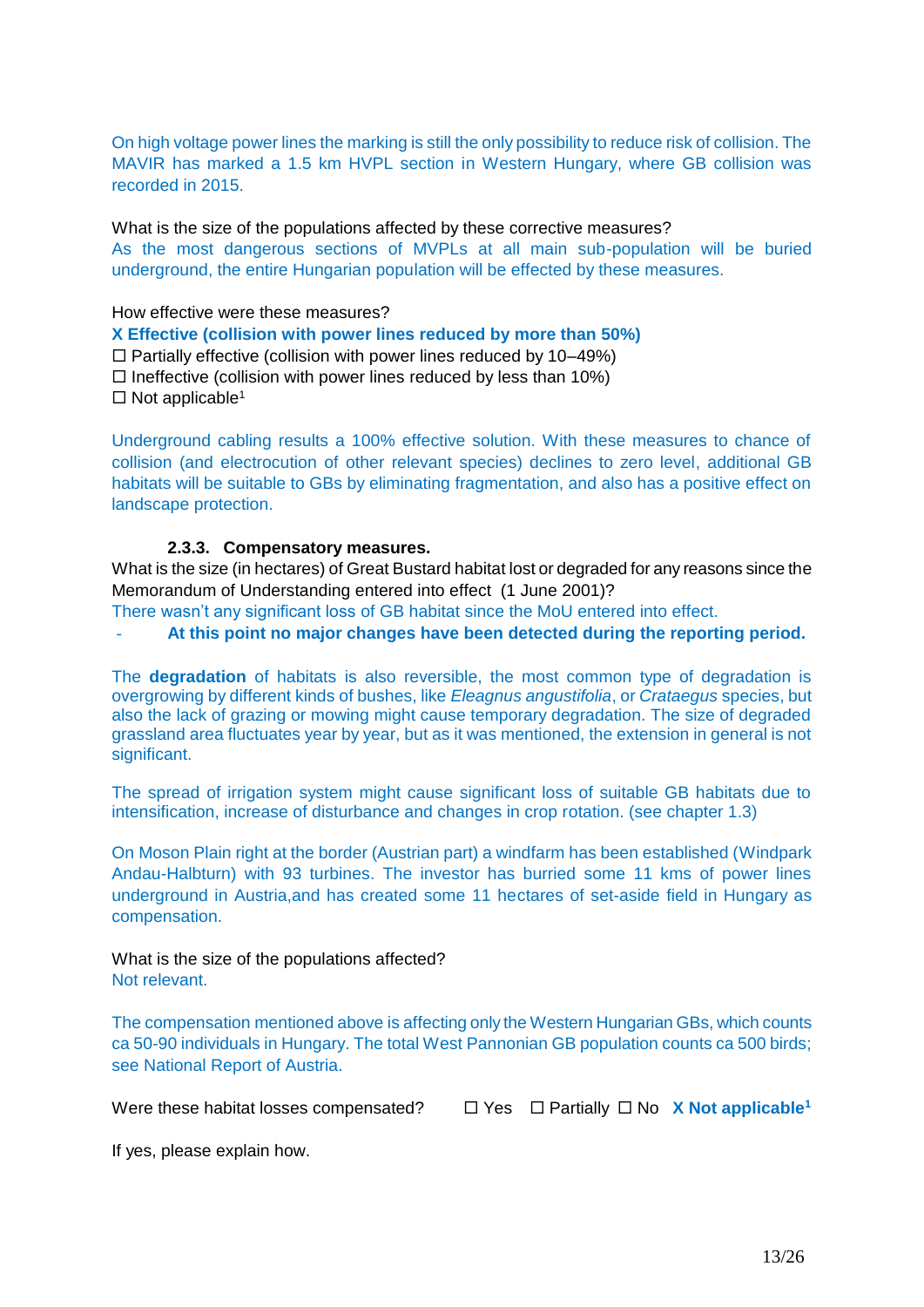W[e](#page-1-0)re these measures effective?  $\Box$  Yes  $\Box$  Partially  $\Box$  No **X Not applicable**<sup>1</sup>

Please, give details on the effectiveness or explain why they were not effective if that is the case.

#### **3. Possession and trade**

Is collection of Great Bustard eggs or chicks, the possession of and trade in the birds and their eggs prohibited in your country? **X Yes** No

How are these restrictions enforced? What are the remaining shortcomings, if any? Not relevant.

The Great Bustard is a **strictly protected species** in Hungary. According to the law Act no. LIII of 1996 on Nature Conservation in Hungary, the collection, capture, killing, possession, exchange or sale and purchase of any individual is prohibited. Authorization shall only be granted out of nature conservation or other public interest.

Please indicate if any exemption is granted or not all of these activities are prohibited. No exemption is granted.

### **4. Recovery measures**

1

#### **4.1. Captive breeding**\* **in emergency situations.**

Is captive breeding playing any role in Great Bustard conservation in your country?

**X Yes** No

Please, describe the measures, staff and facilities involved and how these operations comply with the IUCN criteria on reintroductions.

The **Great Bustard Rescue Centre at Dévaványa** was established in 1978. Nowadays a wellconstructed system is operating with separate buildings, rearing and releasing pens and a very well trained staff. One person is in charge, who is the head of the centre and the number of temporarily applied co-workers may vary during the year.

The main activity is the rearing of eggs rescued from emergency situations, like mowing, harvesting, grazing and spraying. Eggs or chicks are never collected from the safe side, only from emergency situations.

The releasing program is based on a **400 ha releasing pen**, where the almost fully fledged birds are taken with the maintenance of regular feeding and in the first period 24 hour guarding.

The **habitat structure** has been developed according to the ecological needs of the GB and the large size of the pen offers an optimal habitat not just for the artificially reared birds, but for the wild ones as well. This is the key factor of releasing, as the repatriated birds gradually lose the human contact and turn to wild group of birds. By the end of summer or early autumn all young birds join to wild ones and spread around the station. In the reporting period (2013-2016) 98 times were marked birds observed among wild GB-s just after release, which shows a very good success in the first stage (**joining to wild groups**). 36,84 % of the sign birds was seen after the releasing. And we have data about our birds in another GB-s territory in the Trans-Tisza region as well.

<sup>\*</sup> In effect, "captive breeding" should be read as "captive rearing" according to current practices.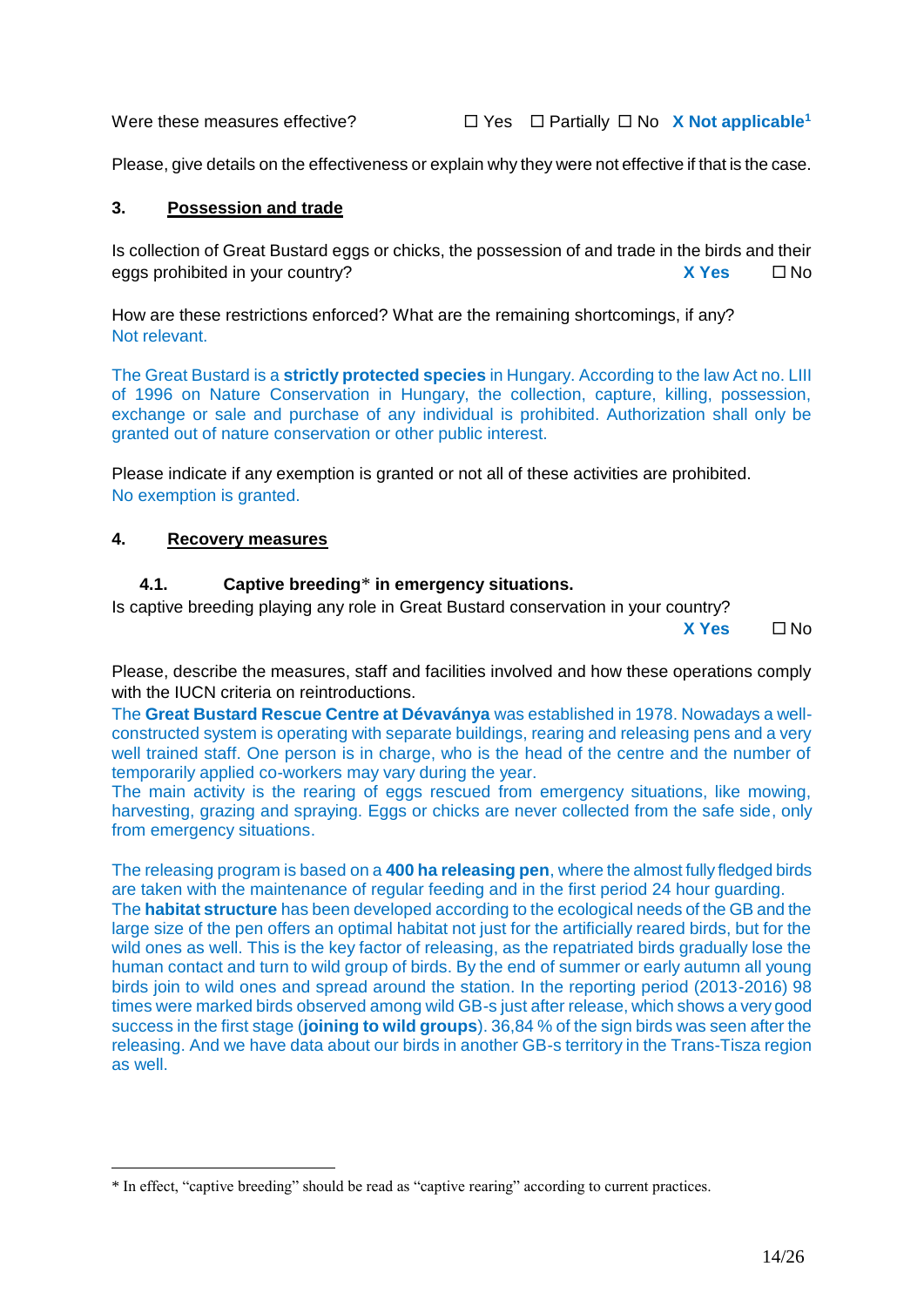## **4.2. Reintroduction.**

Have there been any measures taken to reintroduce the species in your country?  $\Box$  Yes **XNo** 

If yes, please describe the progress. If there was any feasibility study carried out, please summarize its conclusions.

### **4.3. Monitoring of the success of release programmes.**

Are captive reared birds released in your country? **X X** Yes  $\Box$  No

If yes, please summarize the experience with release programmes in your country. What is the survival rate of released birds? What is the breeding performance of released birds?

We have data on the survival rate of released birds at present too. The oldest released bird is 8 years old, but until now we have not had any data about breeding performance. In order to accomplish this, and track the birds in their further lifetime there is a plan to apply radiotransmitters elongate the monitored period after releasing the birds (the re-sighting of colour rings is not very easy), but a long term study would need much better detectable **marking**, like "backpacks".



*Post-release dispersal of hand-raised GBs at the Dévaványa region*

What is the overall assessment of release programmes based on the survival of released birds one year after release?

 $\Box$  Effective (the survival is about the same as of the wild ones)

- $\Box$  Partially effective (the survival rate is lower than 75% of the wild birds)
- $\Box$  Ineffective (the survival is less than 25% of wild birds)

**X Not applicable<sup>3</sup>**

<sup>&</sup>lt;sup>3</sup> No release is taking place in the country.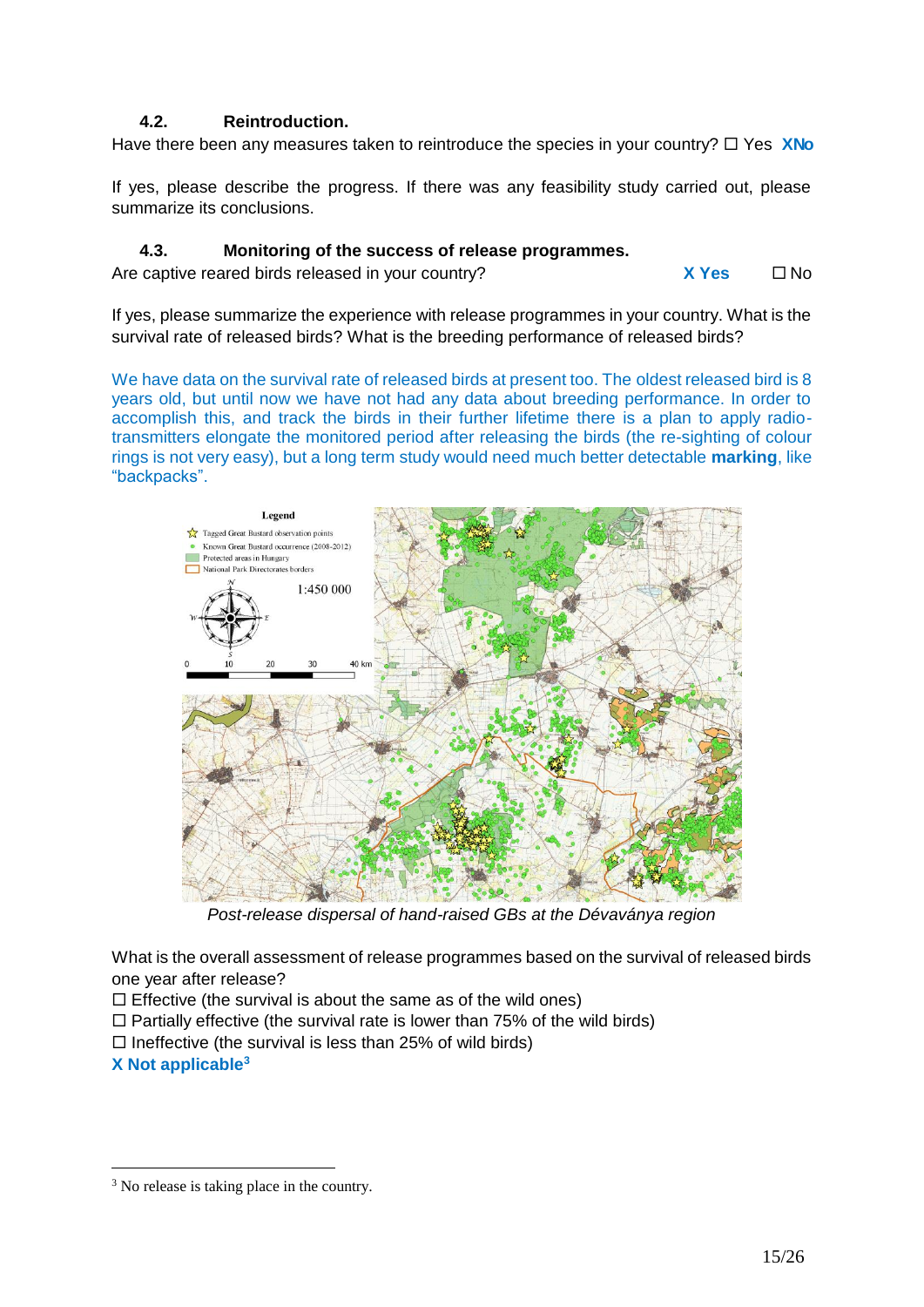### **5. Cross-border conservation measure**

Has your country undertaken any cross-border conservation measures with neighbouring countries?

**X** Yes  $\Box$  No  $\Box$  Not applicable<sup>4</sup>

Please, give details of your country's collaboration with neighbouring countries on national surveys, research, monitoring and conservation activities for Great Bustard. Especially, list any measures taken to harmonise legal instruments protecting Great Bustard and its habitats, as well as funding you have provided to Great Bustard for particular conservation actions in other Range States.

**Austria**: A cross-border conservation LIFE Nature project (LIFE NAT/AT/000834; "Cross-border protection of the Great Bustard in Central Europe") has been submitted in 2016. The project details can be found at www.grosstrappe.at website on the following link: <http://grosstrappe.at/hu/projektek/life-project-2016-2023.html>

**Serbia:** Regular cooperation between Serbian and Hungarian Great Bustard experts, synchronous counts are implemented within the framework of the international (Central-European) coordination.

**Romania:** Regular cooperation between Serbian and Hungarian Great Bustard experts, synchronous counts are implemented within the framework of the international (Central-European) coordination.

<sup>4</sup> For countries which do not have any transboundary population.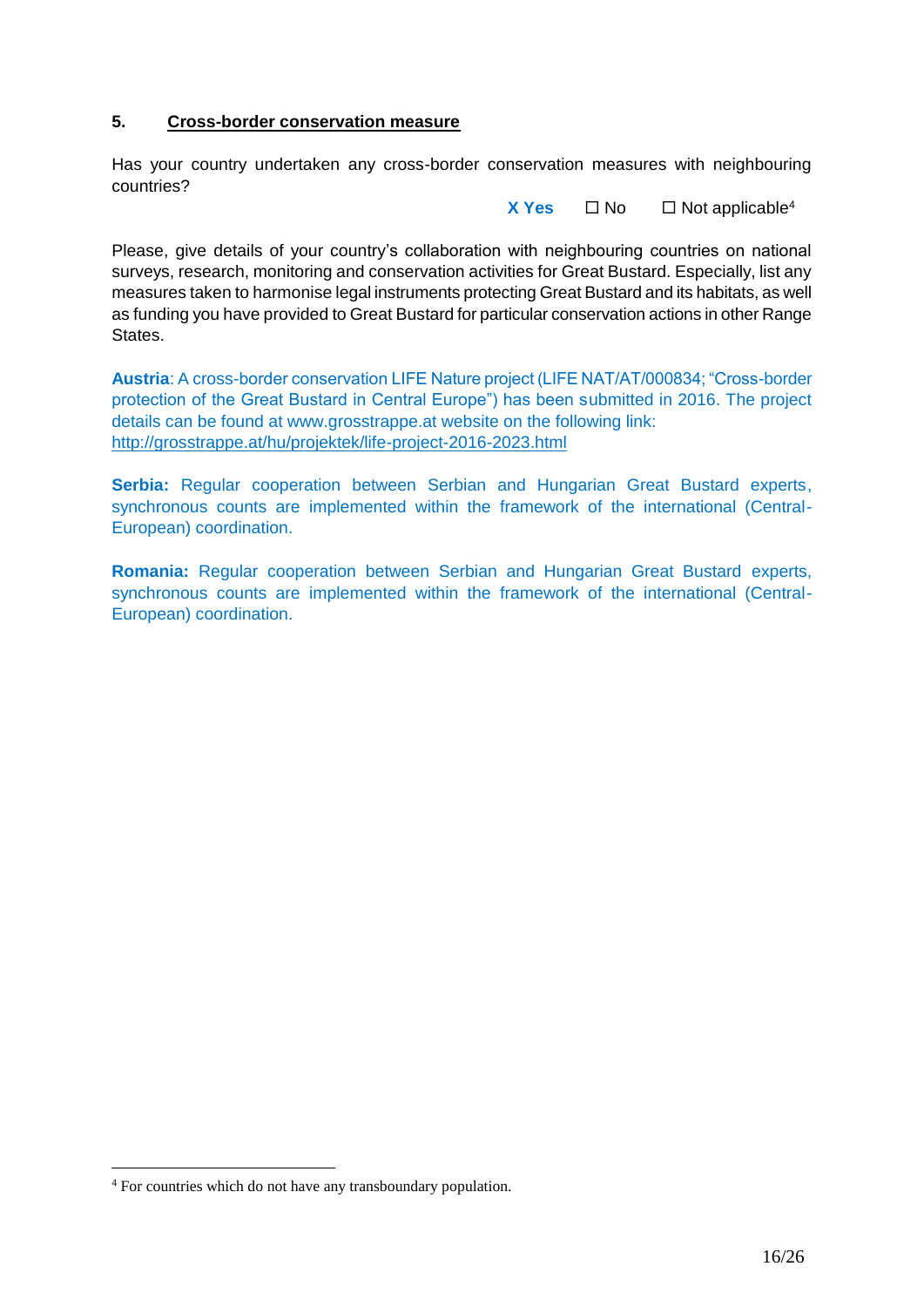#### **6. Monitoring and research**

### **6.1. Monitoring of population size and population trends.**

Are the breeding, migratory or wintering Great Bustard populations monitored in your country? **X Yes** No

What proportion of the national population is monitored? **X All (>75%)**  $\Box$  Most (50-75%)  $\square$  Some (10-49%)  $\Box$  Little (<10%) □ None

 $\square$  Not applicable<sup>[1](#page-1-0)</sup>

What is the size and trend in the national population?<sup>5</sup>

| Non-breeding population<br>on)<br>passage,<br>wintering) Not relevant. |
|------------------------------------------------------------------------|
|                                                                        |
| No. of adult males:                                                    |
| No. of females:                                                        |
| No. immature males:                                                    |
|                                                                        |
| Trend: $\Box$ Declined by $\_\%$ over the last 10                      |
| years                                                                  |
| $\Box$ Stable                                                          |
| $\Box$ Increased by __% over the last 10                               |
| years                                                                  |
|                                                                        |
|                                                                        |

For countries where the species occurs only occasionally, please give the details of known observations within the reporting period: **Not relevant.**

The estimation of the population-size, based on monitoring data shows a general increase both short (reporting period) and long term (10-15 years):

<sup>&</sup>lt;sup>5</sup> Only for countries where the species occurs regularly.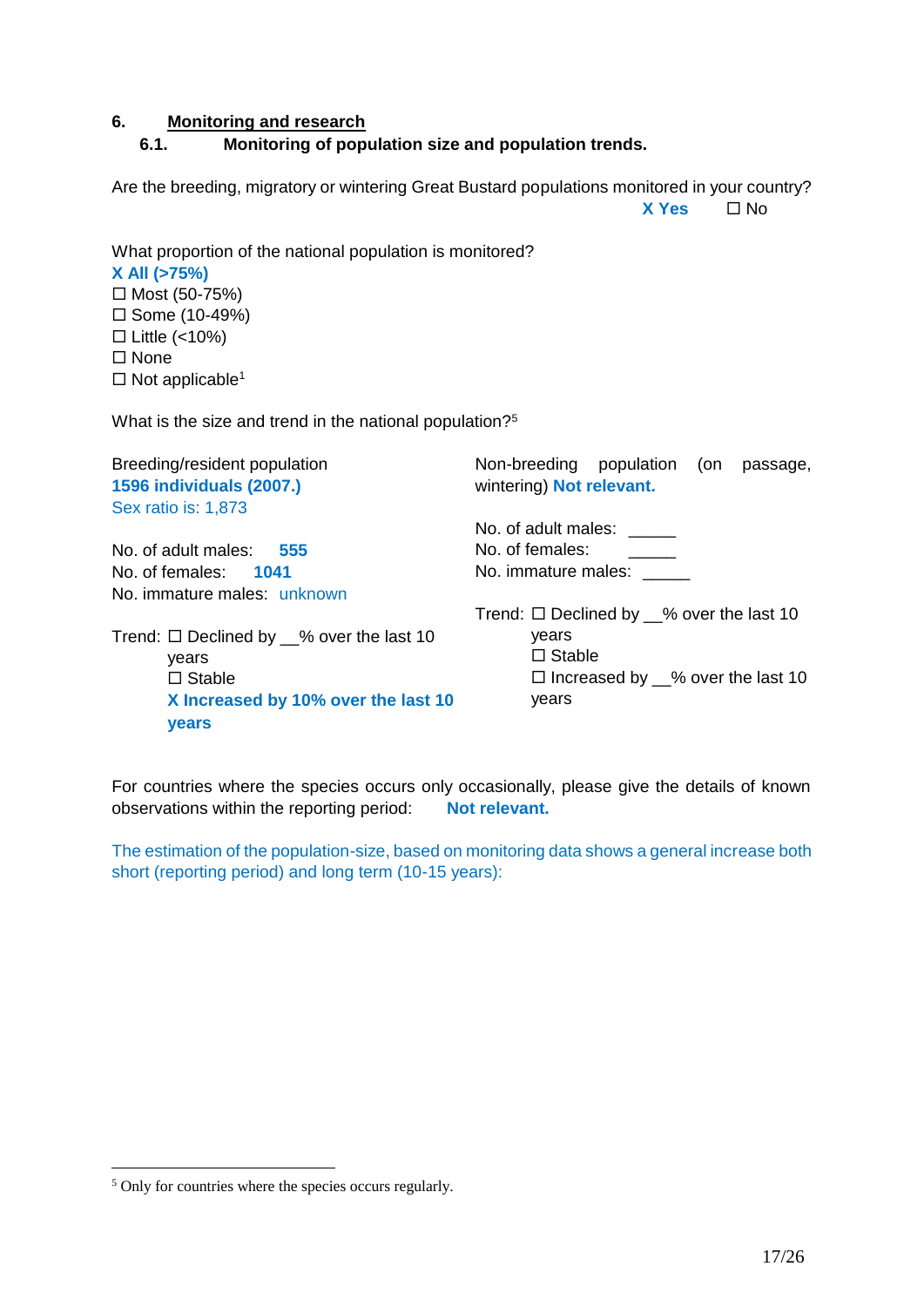



*The estimated GB population in Hungary between 2013 and 2017*

*The estimated GB population in Hungary between 2008 and 2017*



*The estimated GB population in Hungary between 2003 and 2017*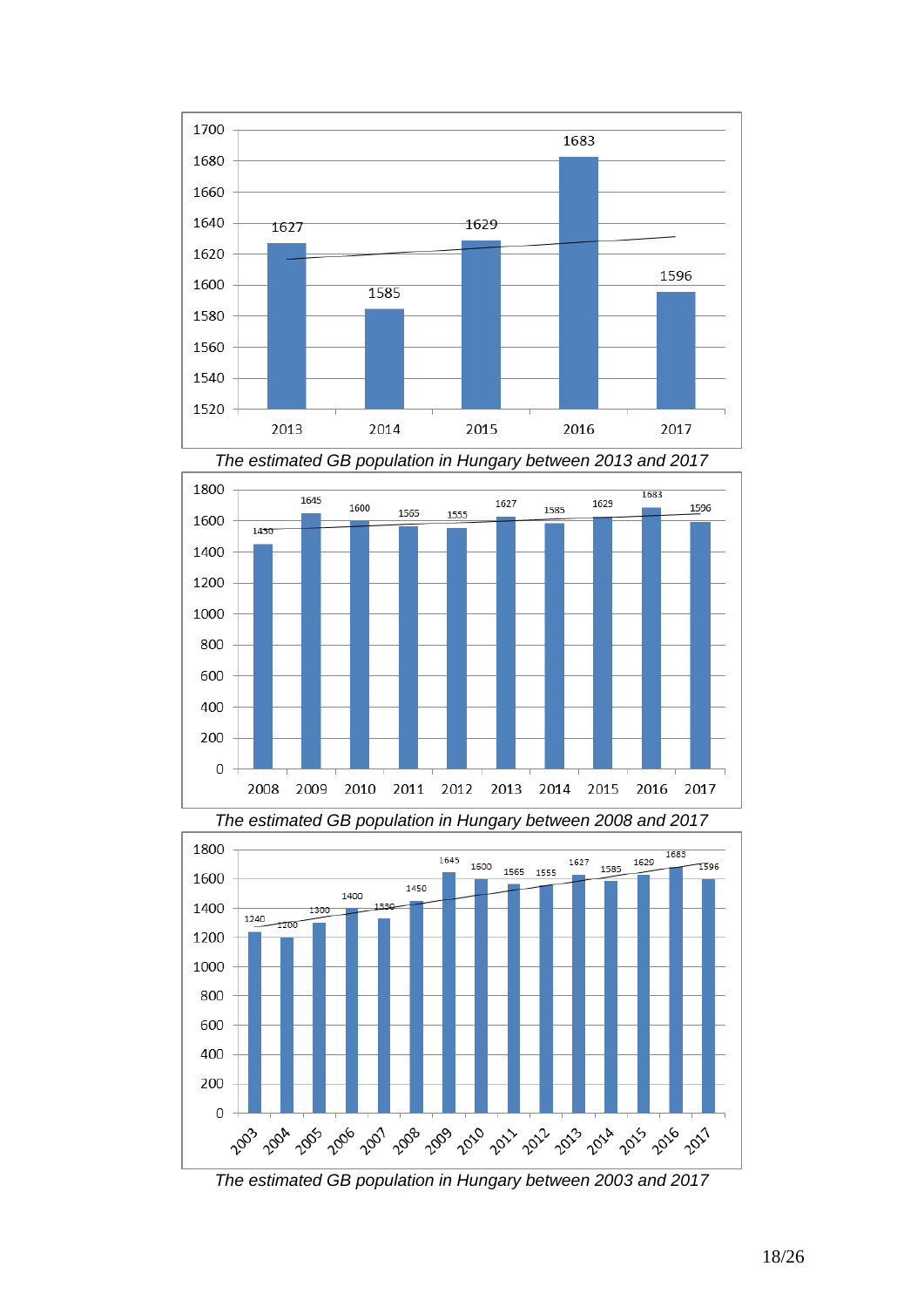## **6.2. Monitoring of the effects of habitat management.**

Is the effect of habitat conservation measures monitored in your country?

**X** Y[e](#page-1-0)s  $\Box$  Partially  $\Box$  No  $\Box$  Not applicable<sup>1</sup>

Please, provide a list of on-going and completed studies with references if results are already published.

- **Tirják L., Széll A: A túzok (Otis tarda) előfordulási jellemzőinek vizsgálata a dévaványai Túzokvédelmi Mintaterületen.Crisicum, IX pp (2016)**
- **Tirják L., Széll A.: A dévaványai Túzokvédelmi Mintaterület működtetésének első tapasztalatai. XI. Magyar Természetvédelmi Biológia Konferencia. (2017.) & Természetvédelmi Közlemények. (in press)**
- **Tirják, L.: Ecological principles of the management of the Dévaványa Great Bustard conservation site. PhD dissertation, University of Western Hungary (2016)**
- **Végvári, Zs., Valkó, O., Deák, B., Török, P., Konyhás, S., Tóthmérész, B.: Effects of Land use and Wildfires on the Habitat Selection of Great Bustard (***Otis tarda* **L.) – Implications for Species Conservation. Land Degradation & Development (2016) 27: 910–918**
- **Bankovics, A., Széll, A.: Management measures for wintering Great Bustard (Otis tarda) populations in the Carpathian Basin. Aquila (2014) 121: 65–71**
- **Janó, G., Végvári, Zs. Nest site selection of the Great Bustard (Otis t. tarda) in Körös-Maros National Park, Eastern Hungary. Ornis Hungarica (2016) 24(2), 32–45**
- **Raab, R., Schütz, C., Spakovszky P., Julius, E. & Schulze, C. H. (2015): Optimizing the attractiveness of winter oilseed rape fields as foraging habitat for the West-Pannonian Great Bustard Otis tarda population during winter. Bird Conservation International 25:366-376. doi:10.1017/S0959270914000355**

### What can be learned from these studies?

As a result, we found that nest sites were significantly closer to lek sites and farther from human settlements than expected by random sampling. Our results may contribute to the understanding of Great Bustard nest distributions, which can be helpful in nest detection prior to the initiation of disturbing agricultural activities, which is a key issue in the conservation of this bird. This study opens the way to analyse the effects of other environmental factors such as anthropogenic linear objects.

In the 400 hectares fenced area we trailed Great Bustard land use over a seven-year period (2009-2016). In January and February feeding and resting bustard flocks are regular guests in this territory. Their appearance becomes more and more common, approaching the displaying season. 3,20%‒7,91% of the GB population of Dévaványa stay in the fenced area during the synchronous census in spring. GBs occupy this area during the mating and breeding season (from April to May) then after the chicks rearing period they leave the fenced area gradually. The density of the breeding population reached the 2,98 nest/100 hectares during the study period.

What are the remaining gaps and what measures will your country do to address these gaps?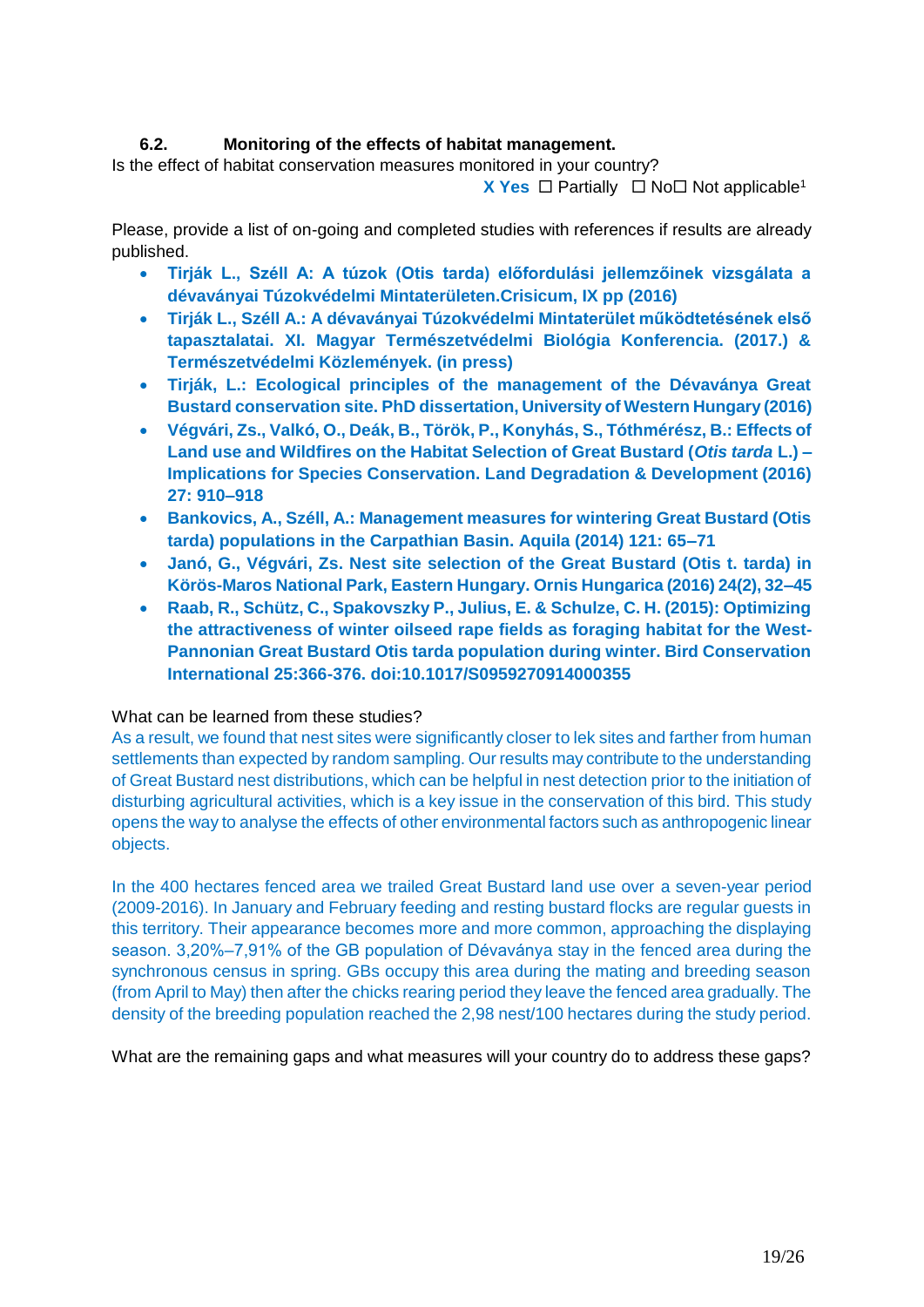## **6.3. Comparative ecological studies.**

Have there been any comparative studies carried out on the population dynamics, habitat requirements, effects of habitat changes and causes of decline in your country in collaboration with other Range States?

**X** Y[e](#page-1-0)s  $\Box$  No  $\Box$  Not applicable<sup>1</sup>

Please, provide a list of on-going and completed studies with references if results are already published

- **Végvári, Zs., Konyhás, S., Faragó, S.: Temporal and spatial patterns in movements of the Great Bustard (Otis tarda) in Hungary. Aquila (2014)121: 79–85**
- **Lóránt, M., Schmidt, A.: The protection of Great Bustard (Otis tarda) in Hungary between 2008 and 2012: an introduction to conservation measures taken and future suggestions Aquila (2014), Vol. 121, p. 37–47**
- **Faragó, S., Kalmár, S.: Habitat use and habitat selection of Great Bustard (Otis tarda L. 1758) in Hungary. Hungarian Small Game Bulletin (2014) 12: 33–104.**
- **Faragó, S., Spakovszky, P. & Raab, R.: Conservation of Great Bustard (Otis tarda) population of the Mosoni-Plain – A success story. Ornis Hungarica (2014) 22: 14- 31.**
- **Spakovszky P. (2012): A túzok. In: Kárpáti L. & Fally, J. (ed.): Fertő-Hanság – Neusiedler See-Seewinkel Nemzeti Park – Monografikus tanulmányok a Fertő és a Hanság vidékéről. 420 pp. Fertő-Hanság Nemzeti Park Igazgatóság, Szaktudás Kiadó Ház, Budapest: 219-222.**
- **Horreo, J. L., Raab, R., Spakovszky P. & Alonso, J. C. (2016): Genetic structure of the threatened West-Pannonian population of Great Bustard (Otis tarda). PeerJ 4:e1759; DOI 10.7717/peerj.1759**
- **Faragó S. & Spakovszky P. (2012): A túzok a LAJTA Projectben In: Faragó S. (ed.): A LAJTA Project: Egy tartamos mezei vad és ökoszisztéma vizsgálat 20 éve. 636 pp. Nyugat-magyarországi Egyetem Kiadó, Sopron: 364-403.**
- **Spakovszky P., Raab, R. & Julius, E. (2012): Túzok (Otis tarda) élőhelyek fragmentálódása a Mosoni-síkon. Fragmentation of Great Bustard (Otis tarda) habitat in the Mosoni-sík, NW Hungary. Szélkiáltó 15:15-16.**

### What can be learned from these studies?

At all sub-populations, including the presently unoccupied sites must be treated as GB habitats, especially to reject irreversible developments on habitats, like the implementation of industrial developments, erection of above ground power-lines, etc.

The changes in number of each sub-population are NOT independent from the dynamics of the meta-population system.

For the better understand further research must be undertaken on meta-population system and habitat suitability model must be created. Preliminary suggestions shows, that sub-populations within the Carpathian Basin show a relatively intensive fluctuation in number.

The major population like Dévaványa and Kiskunság show a continuous growth, while smaller and marginal ones rather decline. Next to conspecific aggregation, several factor could be responsible for this, but as long as the trend of the total number is positive, the GB conservation program is on its right way.

The importance of presently unoccupied habitats and smaller populations is extremely high not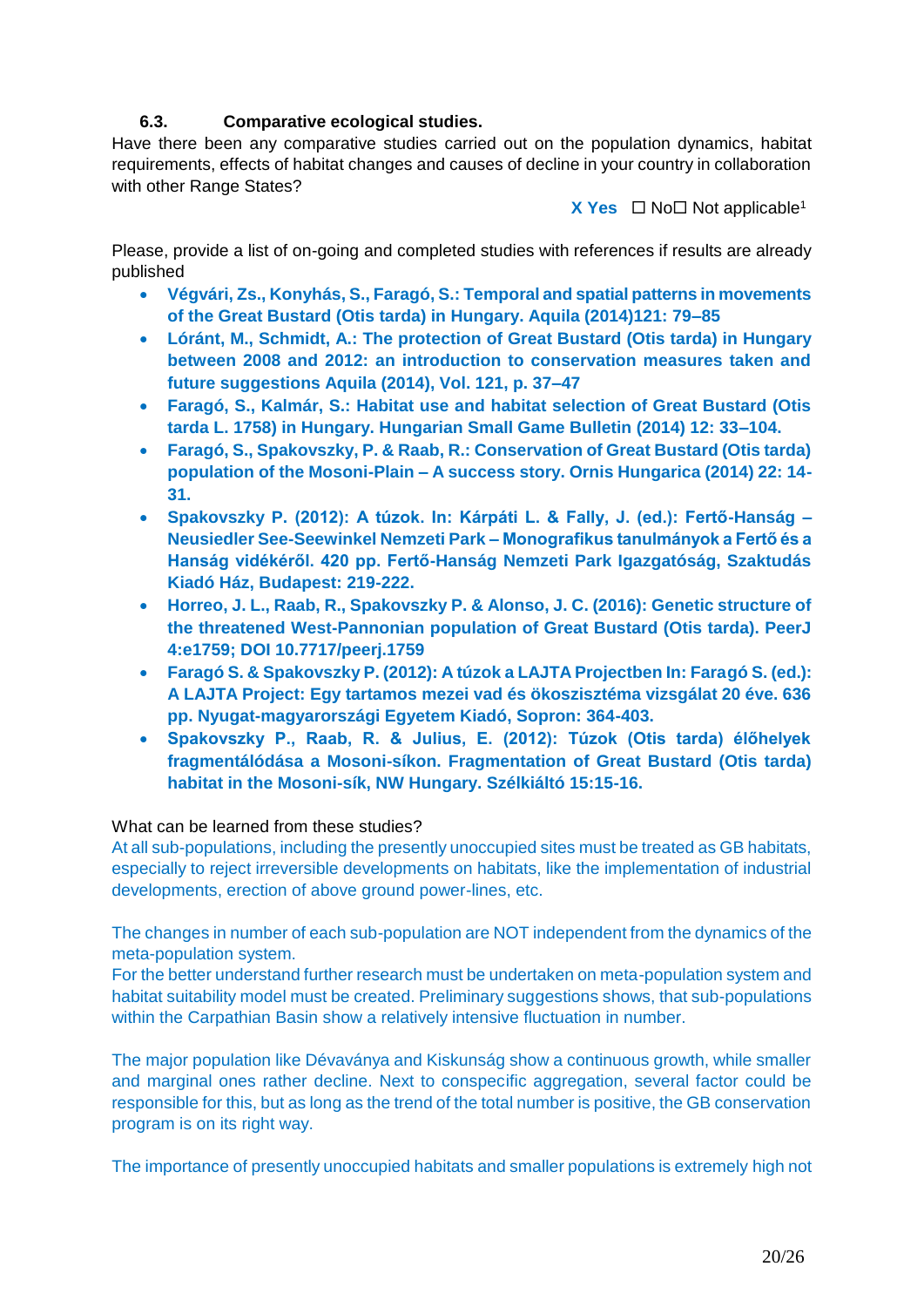

just because their genetic value, but their role in meta-population dynamics.

*Population trends of the sub-populations linked to the territory of the Hungarian National Park Directorates*



*Population trends of the two main sub-populations (Kiskunság and Tiszántúl) with a moderate increase, excluding Western Hungary, Heves Plain and Borsodi Mezőség*

Marginal and small sub-populations show a significant decline in long- and short term, but the core populations are in stable position.

What are the remaining gaps where the Memorandum of Understanding could assist? A much more detailed habitat suitability model is required for further conservation measures, just like the better understanding of the dynamics of the meta-population system within the Carpathian Basin.

Fort this comparative study the entire Central European population must be involved, especially Austria, Serbia, Romania, Slovakia and Check Republic.

Conservation of small population looks essential and urgent, however the effect of local (like happened in the Jászság area at the end of the 20<sup>th</sup> century) extinctions are unknown from the aspect of the Central European population.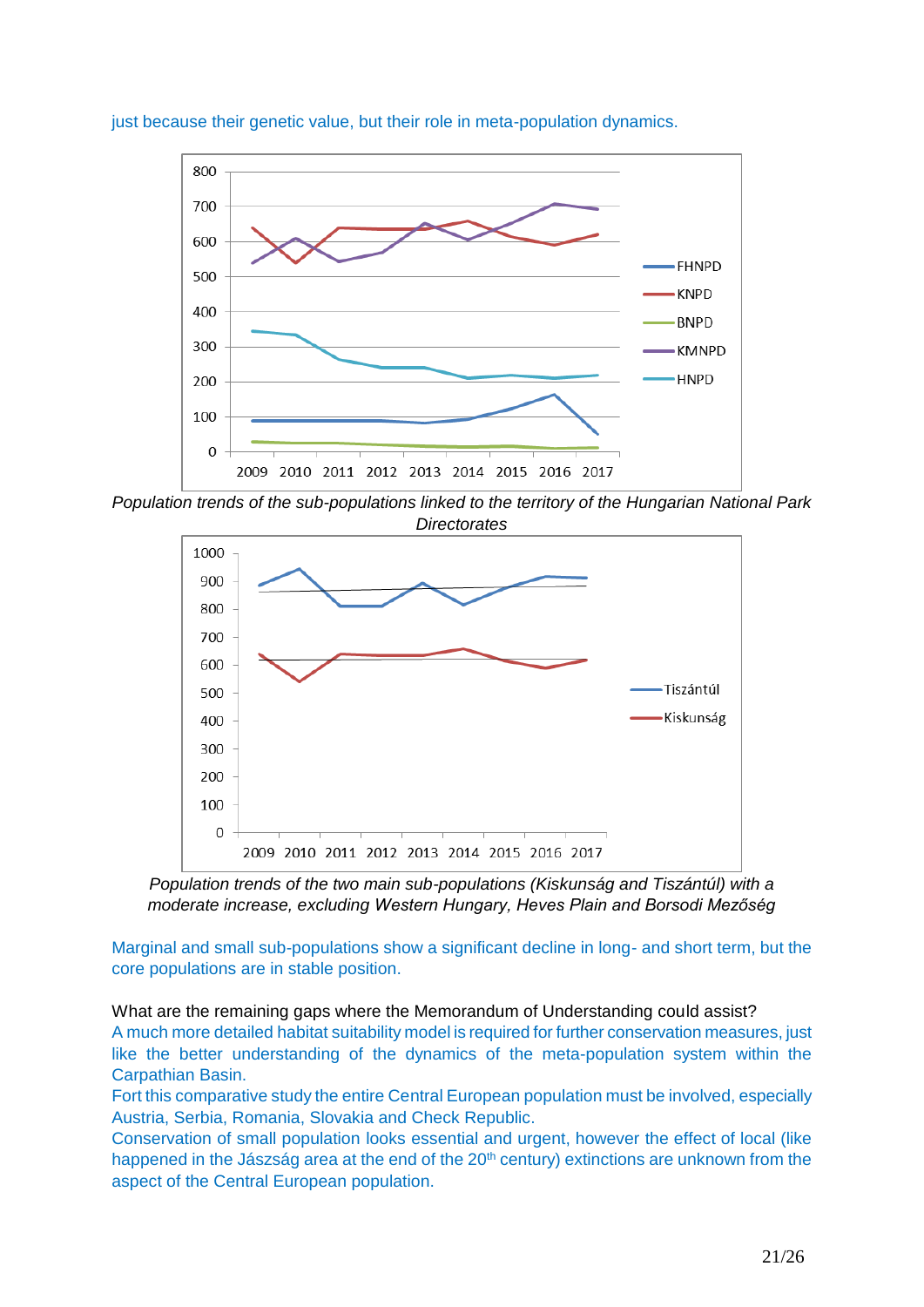# **6.4. Studies on mortality factors.**

Are the causes of Great Bustard mortality understood in your country?

 $\Box$  Y[e](#page-1-0)s  $\Box$  Partially  $\Box$  No  $\Box$  Not applicable<sup>1</sup>

Please, provide a list of on-going and completed studies with references if results are already published.

- **Vadász, Cs., Lóránt M. Key mortality causes of the Great Bustard (Otis tarda) in Central Hungary: an analysis of known fatalities Ornis Hungarica. (2014) 22(2): 32– 41.**
- **Lóránt M., Vadász, Cs. The effect of above-ground medium voltage power lines on displaying site selection of the Great Bustard (Otis tarda) in Central Hungary, Ornis Hungarica (2014) 22(2): 42–49**
- **Raab, R., Spakovszky P. & Julius, E. (2014): Az elektromos légvezetékek hatása a nyugat-pannon túzokállományra (Otis tarda) és az ausztriai túzokvédelmi LIFE+ projekt akciói. Effects of aerial power lines on the West-Pannonian Great Bustard (Otis tarda) population and the actions of the Austrian Great Bustard LIFE+ projekt. Szélkiáltó 16:58-60.**

## What can be learned from these studies?

The key mortality factor are well defined; for adult birds the collision is primary, just like the intensive agriculture for eggs and juvenile birds.

For reducing the mortality of adult birds, the cabling of above ground power-lines is the only solution, any conservation measures reducing collision must be supported on the whole range.

What are the remaining gaps and what measures will your country do to address these gaps? Reducing collision huge steps have been prepared in the last years. In cooperation with all the three energy supplier companies on medium-voltage power lines a large scale cabling program has been started. A total ca 110 kms of MVPLs priority "1" and "2" will be buried in the upcoming two years, partly in the framework of the LIFE Great Bustard project with the remarkable selfcontribution of the companies. After implementation the most dangerous sections, the upcoming target is to burry MVPLs with priority "3" as well. Further measures must be taken and further found must be raised afterwards.

## **6.5. Investigation of factors limiting breeding success.**

Are the factors limiting breeding success in core populations understood in your country?  $\Box$  Yes  $\Box$  Partially  $\Box$  No  $\Box$  Not applicable<sup>6</sup>

Please, provide a list of on-going and completed studies with references if results are already published

- **Vadász, Cs., Lóránt M.: Mennyiben járultak hozzá a 2009–2014 között lezajlott agrár-környezetgazdálkodási program túzokvédelmi zonális célprogramjainak előírásai a túzok (Otis tarda) költési sikerét a fészkelési időszakban veszélyeztető tényezők mérsékléséhez? Aquila (2014), Vol. 121, p. 23–33**
- **Lóránt, M.: Management of Great Bustard (Otis tarda) habitats in Hungary: the aspects of agri-environmental schemes Aquila (2014), Vol. 121, p. 87–93**

<sup>6</sup> Only for breeding countries.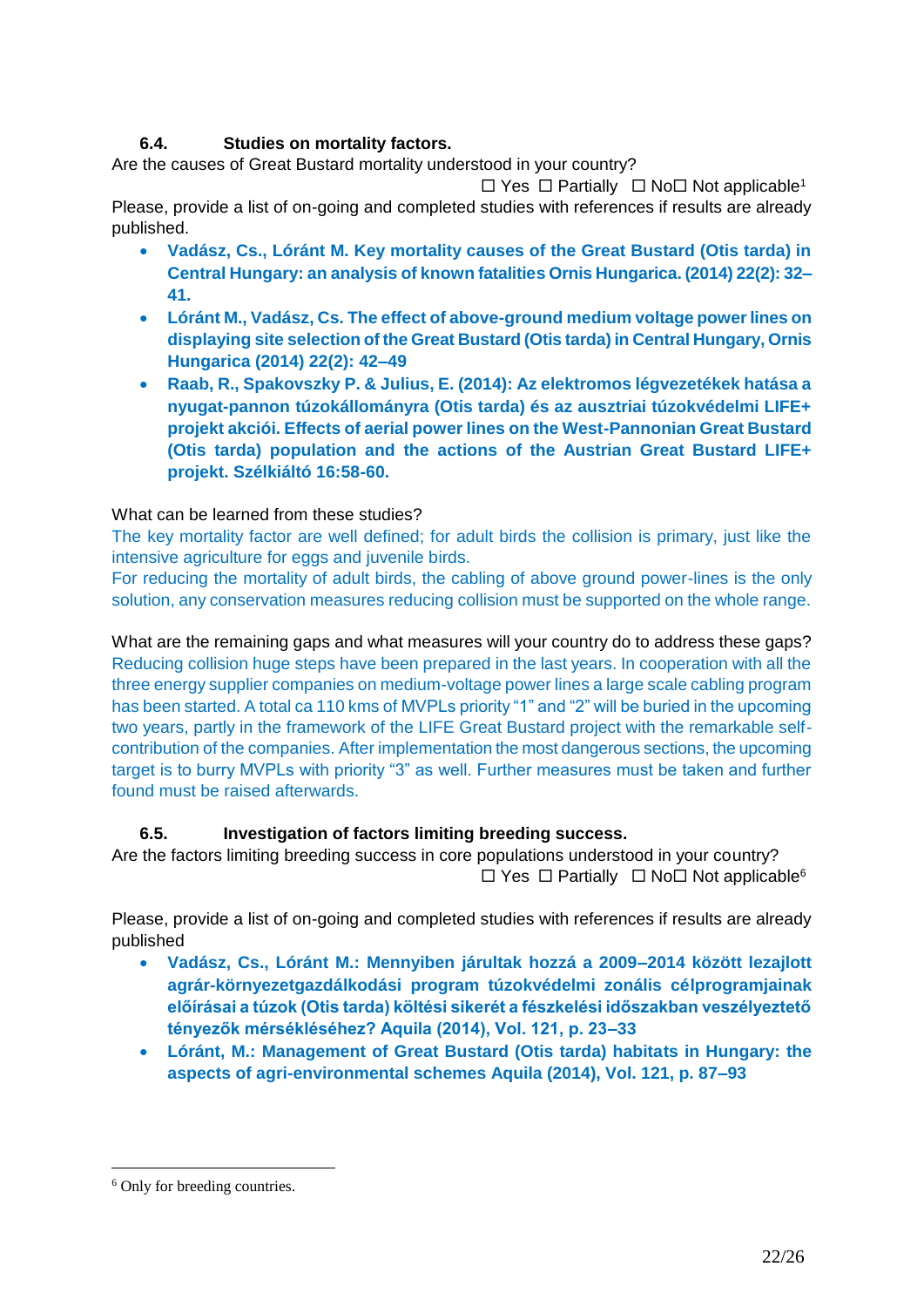### What can be learned from these studies?

According to the monitoring database and the results of several studies (including the ones mentioned above) the potential effect of all agricultural techniques can be predicted from the aspect of breeding success.

To ensure the successful breeding of the GBs, a well regulated agrarian system is required. The results of several pilot projects, and well built-up systems must be expanded on the whole range of the species.

What are the remaining gaps and what measures are you going to take to address these gaps? The most important remaining gap at reducing the mortality caused by agriculture is the lack of supporting farmers applying for agro-environmental support within the ESA program on GB schemes (see chapter 1.2)

Selling state-owned land outside of the protected areas resulted unfavourable situation on several sub-populations in Hungary. Key breeding sites for example in the Kiskunság and the Mosoni Plain have been sold with uncertain conditions for the management requirements. On the other hand a favourable process started giving particular parcel to the management of the National Park directorates (for example KNPD), which benefit for the species. Obviously the loss of key parcels within Natura 2000 sites (SPAs) is resulting unpredictable future effects, especially in the light of deficiency of the ESA program between 2016-2020.

## **6.6. Studies on migration.**

Were there any studies on migration routes and wintering places carried out in your country?  $\Box$  Y[e](#page-1-0)s **X Partially**  $\Box$  No  $\Box$  Not applicable<sup>1</sup>

Where are the key sites and what is the size of the population they support? In Hungary the GB population is resident, but smaller movements within and between the subpopulations are regular.

Do you have any knowledge about the origin of these birds supported by ringing or other marking methods?

What are the remaining gaps and what measures will your country do to address these gaps? Most of the marking has been carried out on captive birds released in Dévaványa Rescue Centre by the KMNPD. (see chapter 4.3)

Individual marking of birds would result more information about the movement of GBs within the Carpathian Basin. Within the LIFE Great Bustard tracking of GBs is planned, best methods are under elaboration.

## **7. Training of staff working in conservation bodies**

Is there any mechanism in place in your country to share information on biological characteristics and living requirements of Great Bustard, legal matters, census techniques and management practic[e](#page-1-0)s to personnel working regularly with the species?  $X$  **Yes**  $\Box$  No $\Box$  Not applicable<sup>1</sup>

### If yes, please describe it.

In Hungary a "Great Bustard Conservation Working Group" has existed since the early 1990s. The group comprises all (about 25) experts working for different nature conservation organizations (rangers, other national park staff, researchers, NGO-s, ministry and inspectorate staff) in different parts of the country. These experts exchange experiences by informing each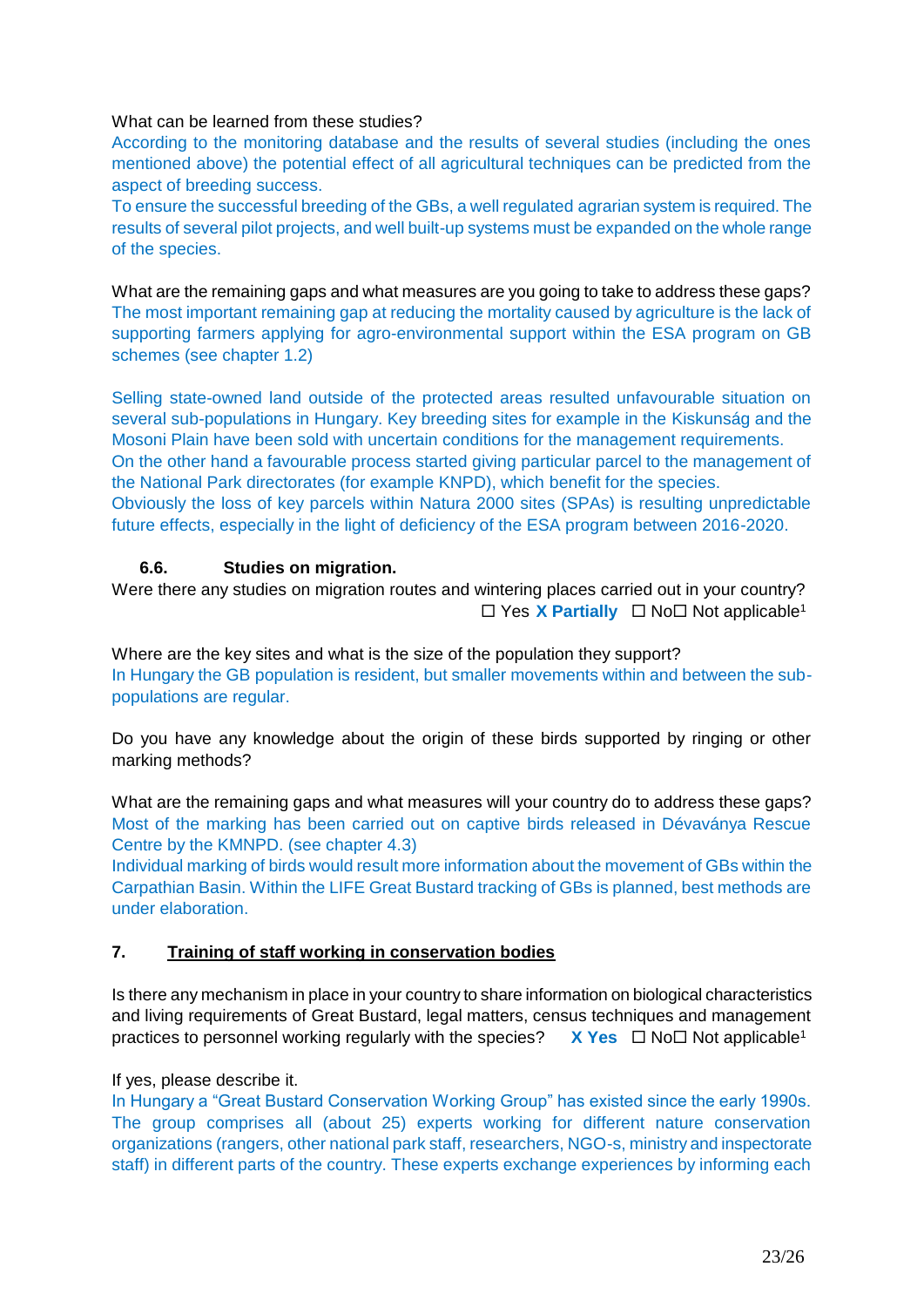other on relevant population and nature conservation issues concerning the species during the regular meetings of the Working Group, held minimum once a year.

Have personnel dealing with Great Bustard participated in any exchange programme in other **Rang[e](#page-1-0) States? X** Yes □ No□ Not applicable<sup>1</sup>

If yes, please give details on number of staff involved, country visited and how the lessons were applied in your country.

See cross border conservation measures at chapter 5.

Members of neighbouring countries are regular participants of Great Bustard Working Group's meetings in Hungary.

LIFE Great Bustard project requires regular visits between Austria and Hungary for GB expert ivolved.

#### **8. Increasing awareness of the need to protect Great Bustards and their habitat**

What measures have been taken to increase the awareness about the protection needs of the species and its habitat in your country since signing the Memorandum of Understanding? The GB conservation program and the species itself, is in the focus of interest in Hungary. At all GB habitats the stakeholders and the general public is regularly informed via common instruments like meetings, guided tours, leaflets, information boards etc.

A general wish was to increase the effort put on awareness raising at both target groups (stakeholders and general public), so within the framework of the LIFE Great Bustard project a significant part is focusing on this topic. A GB education- and visitor centre will be established in the Kiskunság area, but also a general demonstration program will be elaborated and introduced on the whole range of the species.

Regional cooperation has been started within the LIFE GB project between hunters and NPDs, which was a huge step (and partial success) for nature- and Gb conservation. The joint action is the predator management implemented on GB habitats, which is benefit for both small game management and GB conservation as well.

Study on GB schemes within the ago-environmental program: **"Mezőgazdálkodás AKG nélkül"** – summary study: Az agrár-környezetgazdálkodási program egy éves kimaradásának hatásai és értékelése, Kalóczkai Á., Kovács Krasznai E. (2016.)

Do farmers, shepherds, political decision makers and local and regional authorities support Great Bustard conservation? **X** Yes □ Partially □ No

What are the remaining gaps or problems and how are you going to address them? In generally the acceptance of GB and its conservation program is on overage level throughout Hungary. The more intensive communication with stakeholders (farmers, hunters) and general public is necessary.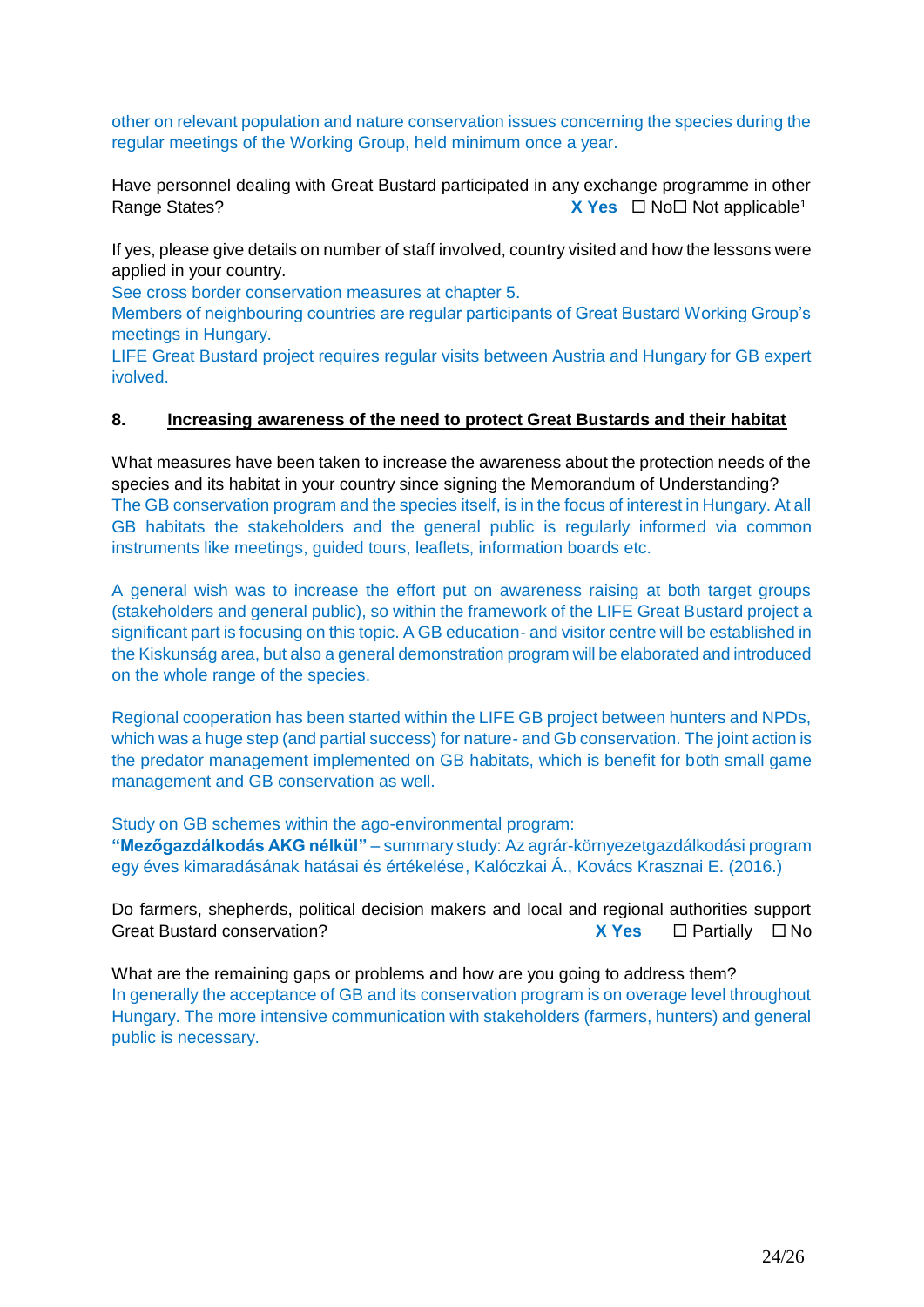## **9. Economic measures**

Have there been any initiatives taken to develop economic activities that are in line with the conservation requirements of Great Bustard in your country?

 $\Box$  Y[e](#page-1-0)s X Partially  $\Box$  No  $\Box$  Not applicable<sup>1</sup>

What percentage of the population is covered in total by these measures?  $\Box$  All (>75%)

**X Most (50-75%)**

 $\square$  Some (10-49%)

 $\Box$  Little (<10%)

 $\square$  None

 $\Box$  Not applicable

How effective were these measures?

 $\Box$  Effective (more than 50% of the targeted area is managed according to the species' needs) **X Partially effective** (10–49% of the targeted area is managed according to the species' needs)  $\Box$  Ineffective (less than 10% according to the species' needs)

 $\Box$  Not applicable<sup>[1](#page-1-0)</sup>

Economic measures taken are the followings:

- Agro-environmental schemes introduced and its regular overview. All modifications are supporting the development of the schemes from the aspect of the GBs and the economic factors as well.
- Suggestions to infrastructural investments like: opening and extension of gravel pits, development of road- and railway network, afforestation, etc.
- Measures taken on power-lines
- Suggestions to agro-policy and legislation on GB habittats